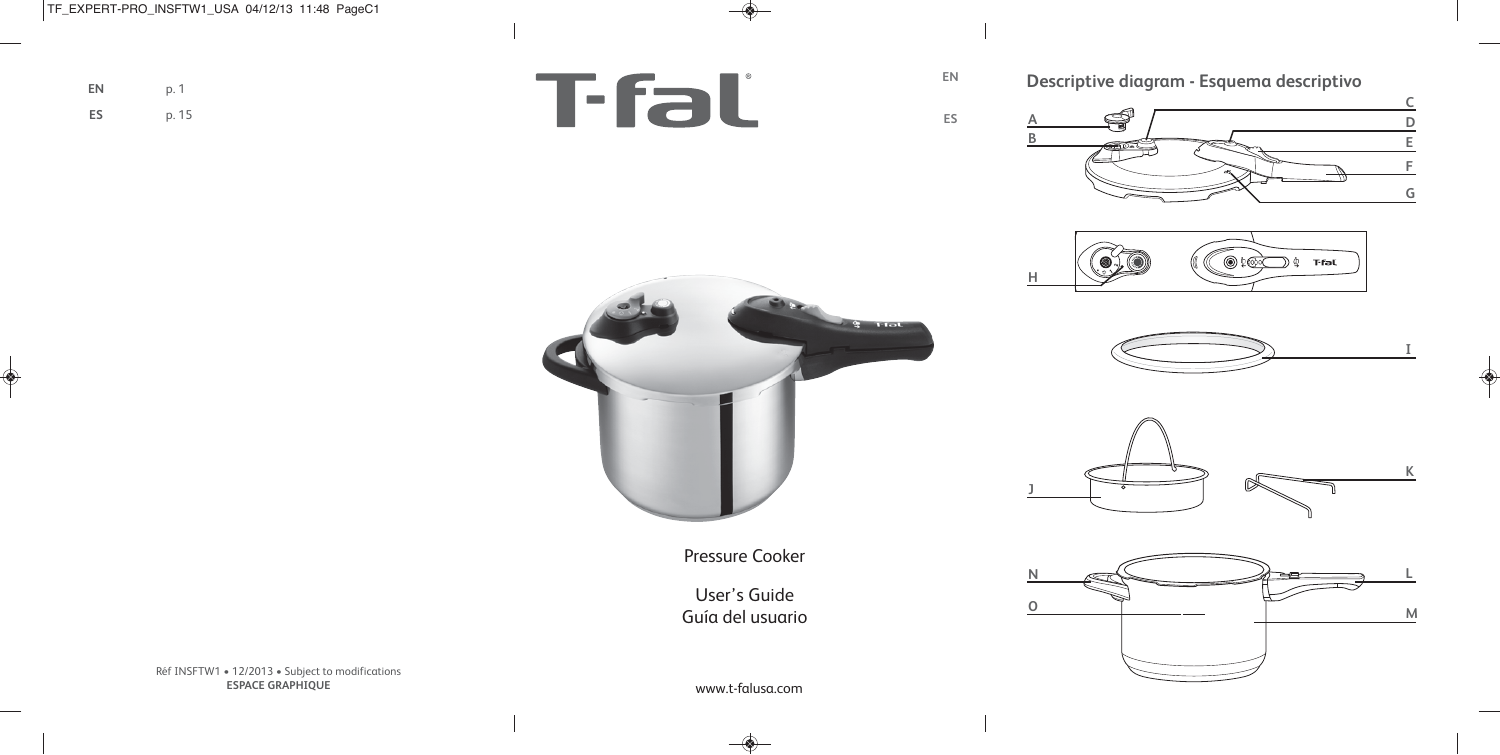

P.

F i g 3

F i g 6

F i g 9

 $\circledcirc$ 

Fig 12

**1 / 2**

| <b>Table of contents</b>                  |      |
|-------------------------------------------|------|
| Important safeguards                      | p 1  |
| Descriptive diagram                       | p 2  |
| Characteristics                           | p 2  |
| Compatible heat sources                   | p 2  |
| T-fal accessories                         | р3   |
| Operating instructions                    | p 3  |
| Opening                                   | p 3  |
| Closing                                   | p 3  |
| Minimum filling                           | p 4  |
| Maximum filling                           | p 4  |
| Food preparation instructions             | p 4  |
| Using the operating valve                 | p 4  |
| Using for the first time                  | p 5  |
| Before cooking                            | p 5  |
| During cooking                            | p 6  |
| Finishing cooking                         | р 6  |
| Care and cleaning                         | p 7  |
| Cleaning the pressure cooker              | р 6  |
| Safety features                           | p 8  |
| Recommendations for use                   | p 9  |
| <b>Regulation markings</b>                | p 10 |
| T-fal and your frequently asked questions | p 11 |
| Table of cooking times                    | p 12 |
| <b>Limited Warranty</b>                   | p 13 |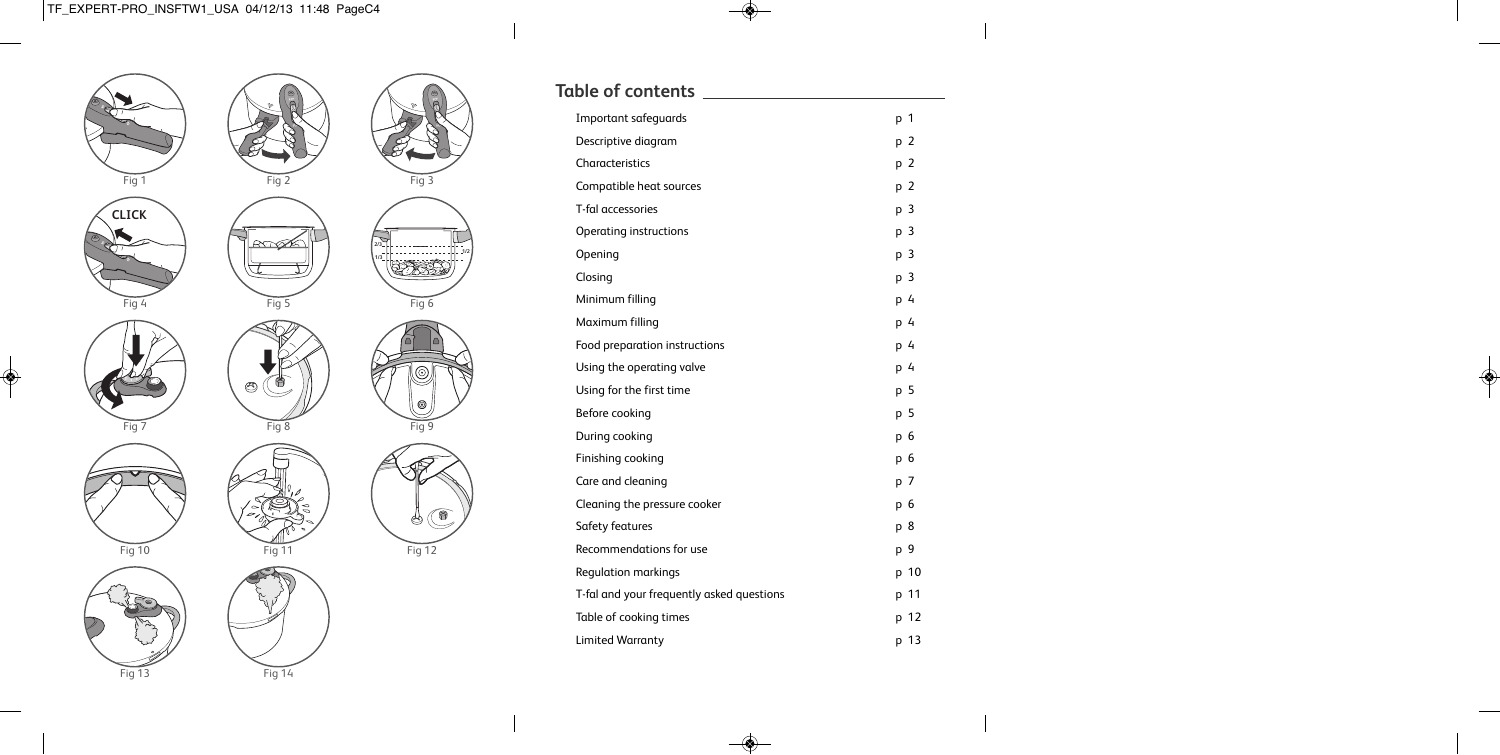# **IMPORTANT SAFEGUARDS**

When using pressure cookers, basic safety precautions should always be followed :

- 1. Read all instructions.<br>2. Do not touch hot sur
- 2. Do not touch hot surfaces. Use handles or knobs.<br>3. Close supervision is necessary when the pressure
- Close supervision is necessary when the pressure cooker is used near children.
- 4. Do not place the pressure cooker in a heated oven.<br>5. Extreme, caution, must, be, used, when, moving
- Extreme caution must be used when moving a pressure cooker containing hot liquids.
- 6. Regularly check that the handles of the pressure cooker are fitted correctly. Tighten them if necessary.
- 7. Do not use pressure cooker for other than intended use.
- 8. This appliance cooks under pressure. Improper use may result in scalding injury. Make certain unit is properly closed before operating. See "Operating Instructions."
- 9. Do not fill the unit over 2/3 full. When cooking foods that expand during cooking such as rice or dried vegetables, do not fill the unit over  $\frac{7}{2}$  full. Over filling may cause a risk of clogging the vent pipe and developing excess pressure. See "Food Preparation Instructions."
- 10. Be aware that certain foods, such as applesauce, cranberries, pearl barley, oatmeal or other cereals, split peas, noodles, macaroni, rhubarb, or spaghetti can foam, froth, and sputter, and clog the pressure release device (steam vent). These foods should not be cooked in a pressure cooker.
- 11. Always check the pressure release devices for clogging before use.
- 12. Do not open the pressure cooker until the unit has cooled and all internal pressure has been released. If the handles are difficult to push apart, this indicates that the cooker is still pressurized – do not force it open. Any pressure in the cooker can be hazardous. See "Operating Instructions".
- 13. Do not use this pressure cooker for pressure frying with oil.
- 14. When the normal operating pressure is reached, turn the heat down so all the liquid, which creates the steam, does not evaporate.
- 15. Always pour a minimum amount of a liquid of at least 8.5 oz in the unit. See "Operating Instructions".

# **1 SAVE THESE INSTRUCTIONS.**

**EN**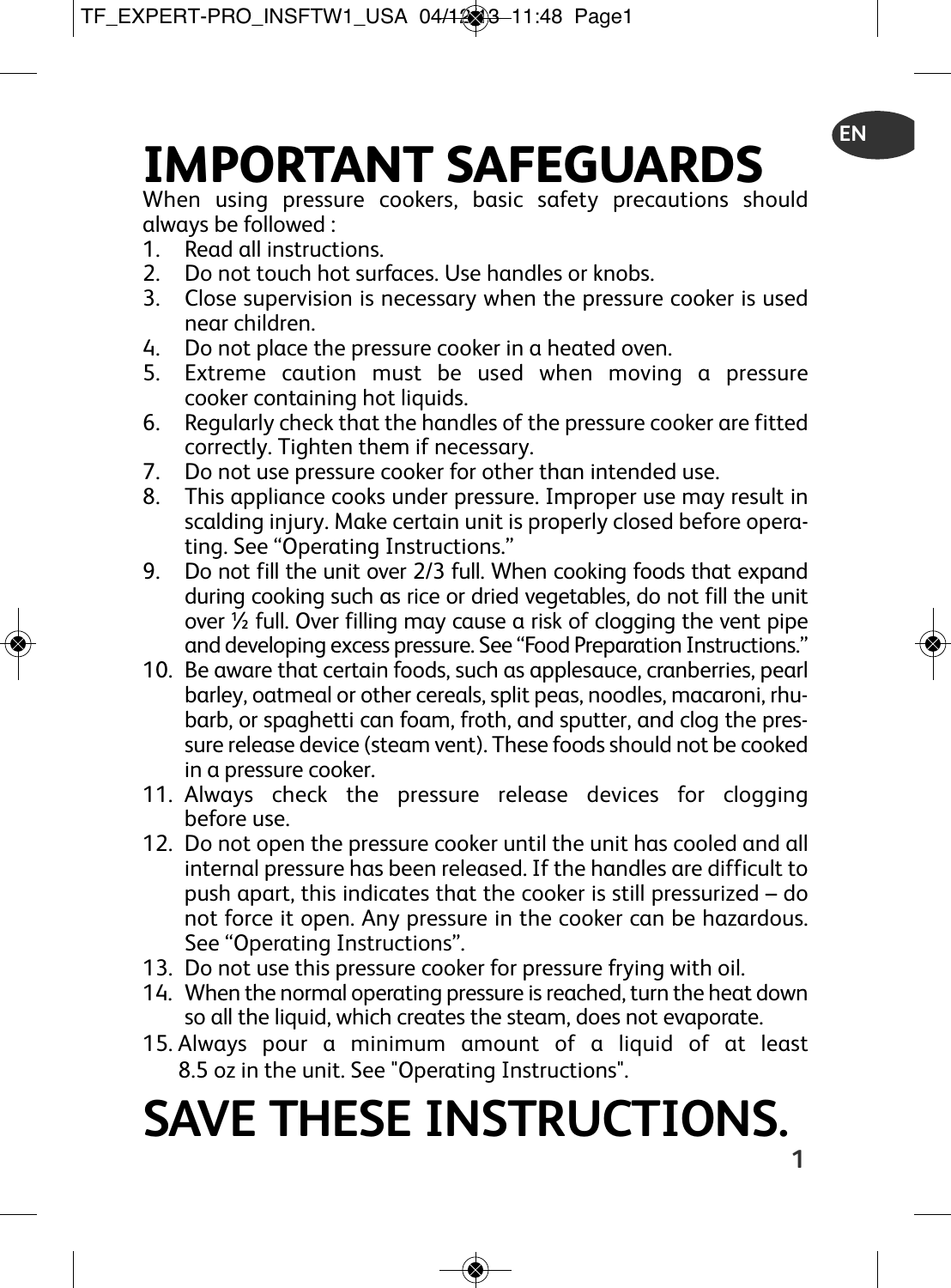# **Descriptive diagram**

- **A** Operating valve
- **B** Operating valve seat
- **C** Safety valve
- **D** Pressure indicator
- **E** Opening button
- **F** Long lid handle
- **G** Lid positioning mark
- **H** Operating valve positioning mark
- **I** Lid gasket
- **J** Steam basket
- **K** Steam basket support
- **L** Long pressure cooker body handle
- **M** Pressure cooker body
- **N** Short pressure cooker body handle
- **O** Maximum filling mark

# **Characteristics**

## **Pressure cooker base diameter - model references**

| Capacity |    | Cooker<br>diameter diameter | Base | Model  | Item number | Lid and body<br>material  |
|----------|----|-----------------------------|------|--------|-------------|---------------------------|
| 6.3 at   | 6L | 8.6"                        | 7.5" | P25107 | YS223H64    | <b>Stainless</b><br>steel |

## **Standards information:**

Upper operating pressure limit: 100 kPa (14,5 psi). Maximum safety pressure limit: 170 kPa (25 psi).

## **Compatible heat sources**



- The pressure cooker can be used on all heat sources.
- When using an electric hob or induction, make sure that the size of the hot plate does not exceed the size of the pressure cooker base.
- •On a ceramic or halogen hob, always make sure that the pressure cooker base is clean and dry.
- •On a gas hob, the flame should not extend past the diameter of the pressure cooker base.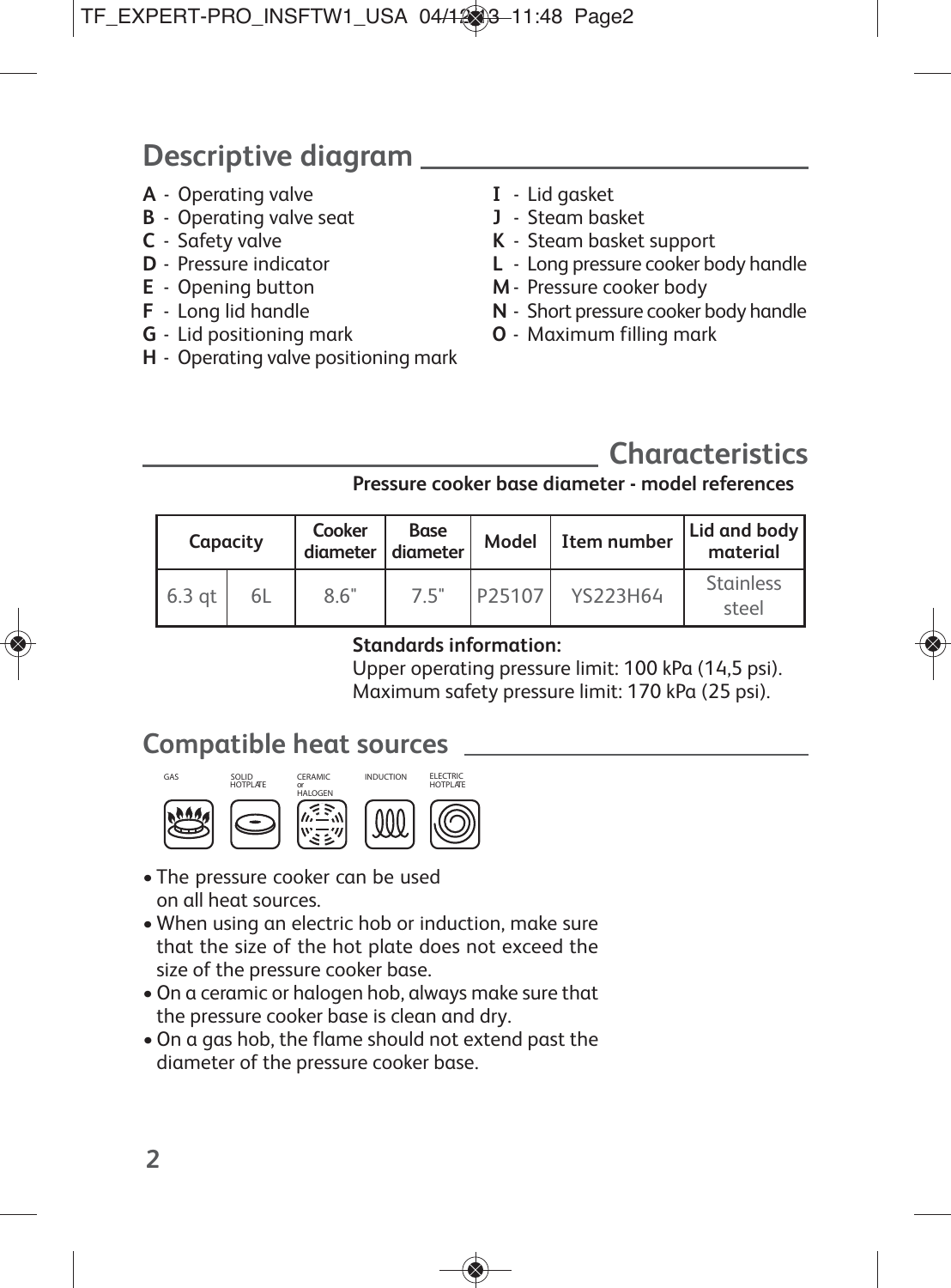# **T-fal accessories**

• The following pressure cooker accessories are available :

| Accessory | Reference number |
|-----------|------------------|
| Gasket    | X9010103         |

- To replace other parts or have repairs performed, please call on your local T-fal Approved Service Center.
- •Only use T-fal genuine parts designed for your product model.

# **Operating Instructions**

This appliance cooks under pressure. Improper use may result in scalding injury. Make certain unit is properly closed before operating.

Always pour a minimum amount of a liquid of at least 8.5 oz in the unit.

## **Opening**

- Using your thumb, pull on the opening knob **(E)** and move it back to the  $\sqrt{2}$  position - Fig 1. Hold the long pressure cooker handle **(L)** with your left hand, while turning the long lid handle **(F)** counter clockwise with your right hand, until it opens - Fig 2. Then lift the lid off.
- Do not open the pressure cooker until the unit has cooled and all internal pressure has been released. If the handles are difficult to push apart, thisindicates that the cooker is still pressurized - do not force it open. Any pressure in the cooker can be hazardous.

## **Closing**

- Place the lid down flat on the pressure cooker making sure to line up the triangles on the lid and the pressure cooker handle - Fig 3
- Turn the lid to the left until it stops Fig 3
- Push the opening knob **(E)** to move it to the position - Fig 4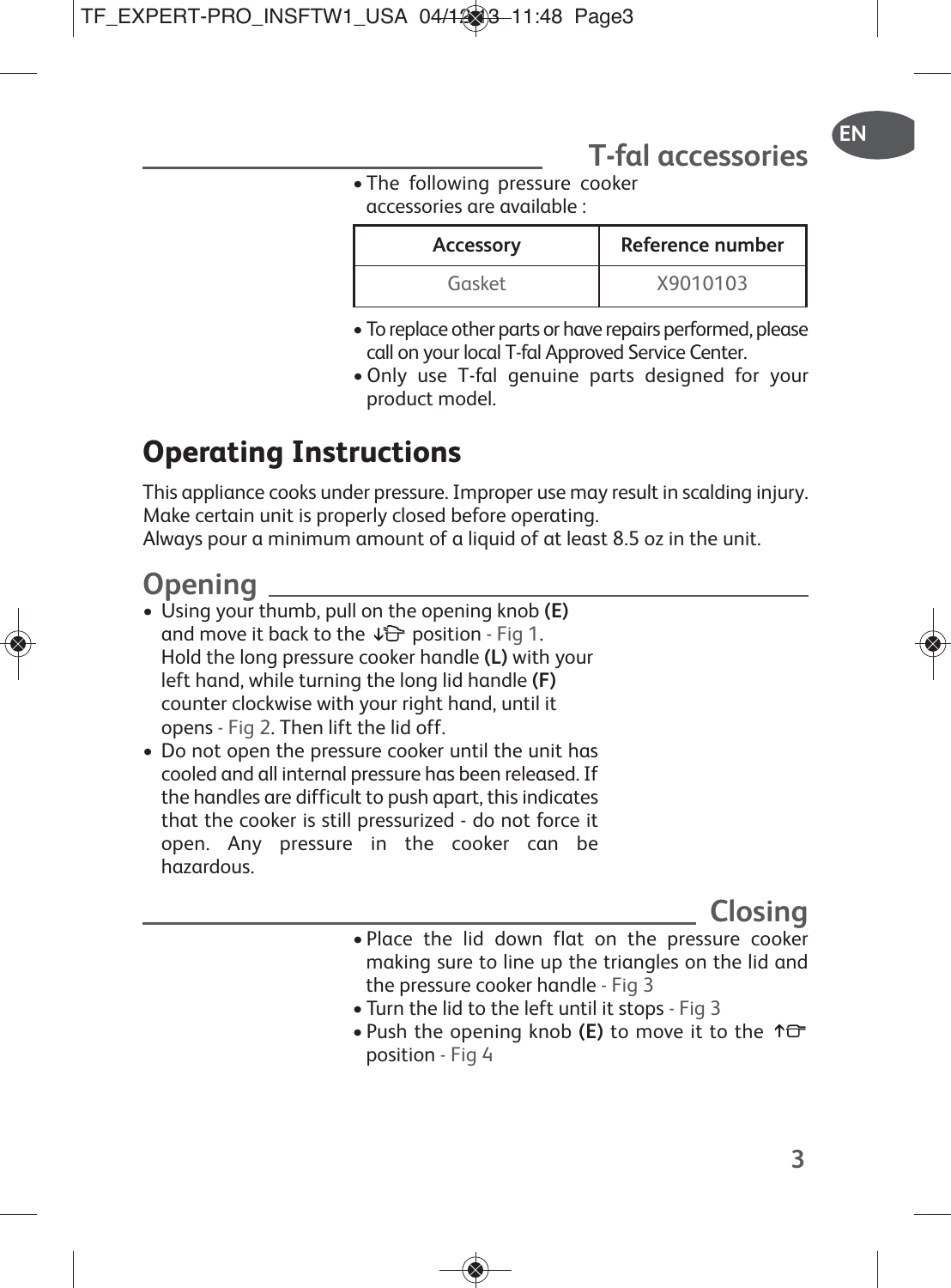# **Minimum filling**

• Always pour a minimum amount of liquid of at least 8.5 oz (about 1 cup) into the pressure cooker.

## **For Steaming:**

- At least 25 oz (about 3 cups) of water must be poured in.
- Place the basket **(J)** onto the steaming support piece **(K)** provided for this purpose - Fig 5

**Food placed in the steam basket must not touch the pressure cooker lid.**

# **Maximum filling**

•Never fill your pressure cooker more than two-thirds full (maximum mark) - Fig 6

## **For some food:**

For food that expands during cooking, like rice, dried vegetables or stewed fruit... never fill your pressure cooker more than half full - Fig 6

# **Food Preparation Instructions**

Do not fill the unit over 2/3 full. When cooking foods that expand during cooking such as rice or dried vegetables, do not fill the unit over ½ full. Over filling may cause a risk of clogging the vent pipe and developing excess pressure.

# **Using the operating valve (A)**

## **To cook delicate food and vegetables:**

• Set the valve to  $\hat{\textbf{1}}$  (A and H). Operates at 70 kPa (10 psi).

## **To cook meat and frozen foods:**

• Set the valve to 2 (A and H). Operates at 100 kPa (14.5 psi)

## **To release steam:**

• Set the valve to  $\mathbb{C}$ .

## **To remove the operating valve:**

- Let the appliance cool down before removing the valve **(A)**.
- Press down on the valve and turn it to align to the dot **position ● (H)** - Fig 7
- Remove the valve.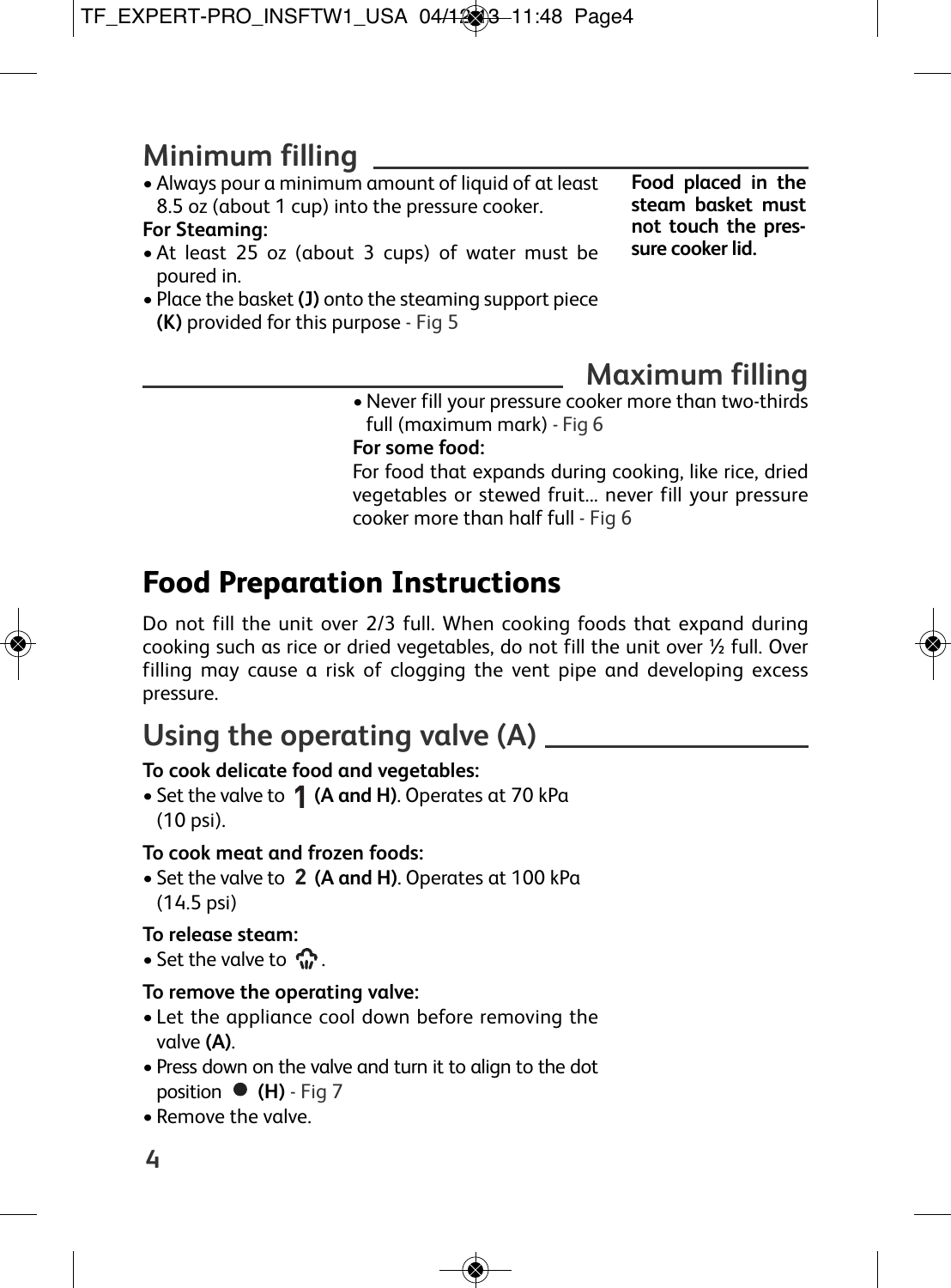### **To refit the operating valve:**

- Place the operating valve in place making sure to align it with the dot position  $\bullet$  (H).
- Press the valve then turn it until the desired position is reached.

# **Using for the first time**

**EN**

- Fill the pressure cooker to the two-thirds mark (the maximum mark) with water.
- Place the basket support **(K)** in the bottom of the pressure cooker and place the basket **(J)** on top of it.
- Close the pressure cooker.
- Move the operating valve **(A)** to position 2.
- Place the pressure cooker on a heat source set to maximum power.
- •Once steam starts to escape from the valve, turn the heat down and set a timer for 20 minutes.
- •Once the 20 minutes are up, turn off the heat.
- Turn the operating valve **(A)** to position  $\Omega$ .
- •Once the pressure indicator **(D)** drops down: your pressure cooker is no longer under pressure.
- •Open the pressure cooker.
- Rinse the pressure cooker with water and dry it.

# **Before cooking**

- Before each use of the pressure cooker, always remove the valve **(A)** (Refer to the "Using the operating valve" heading) and visually check that the operating valve seat **(B)** is not blocked. If necessary, clean it with a toothpick - Fig 8
- Check that the safety valve **(C)** can move: Refer to the "Care and Cleaning" heading.
- Refit the operating valve **(A)** and select the position 1 or  $2<sub>1</sub>$
- Always make sure that the pressure cooker is properly closed before starting to heat it. The opening button **(E)** must be in the  $\uparrow \rightarrow$  position.
- Place the pressure cooker on a heat source set to maximum power.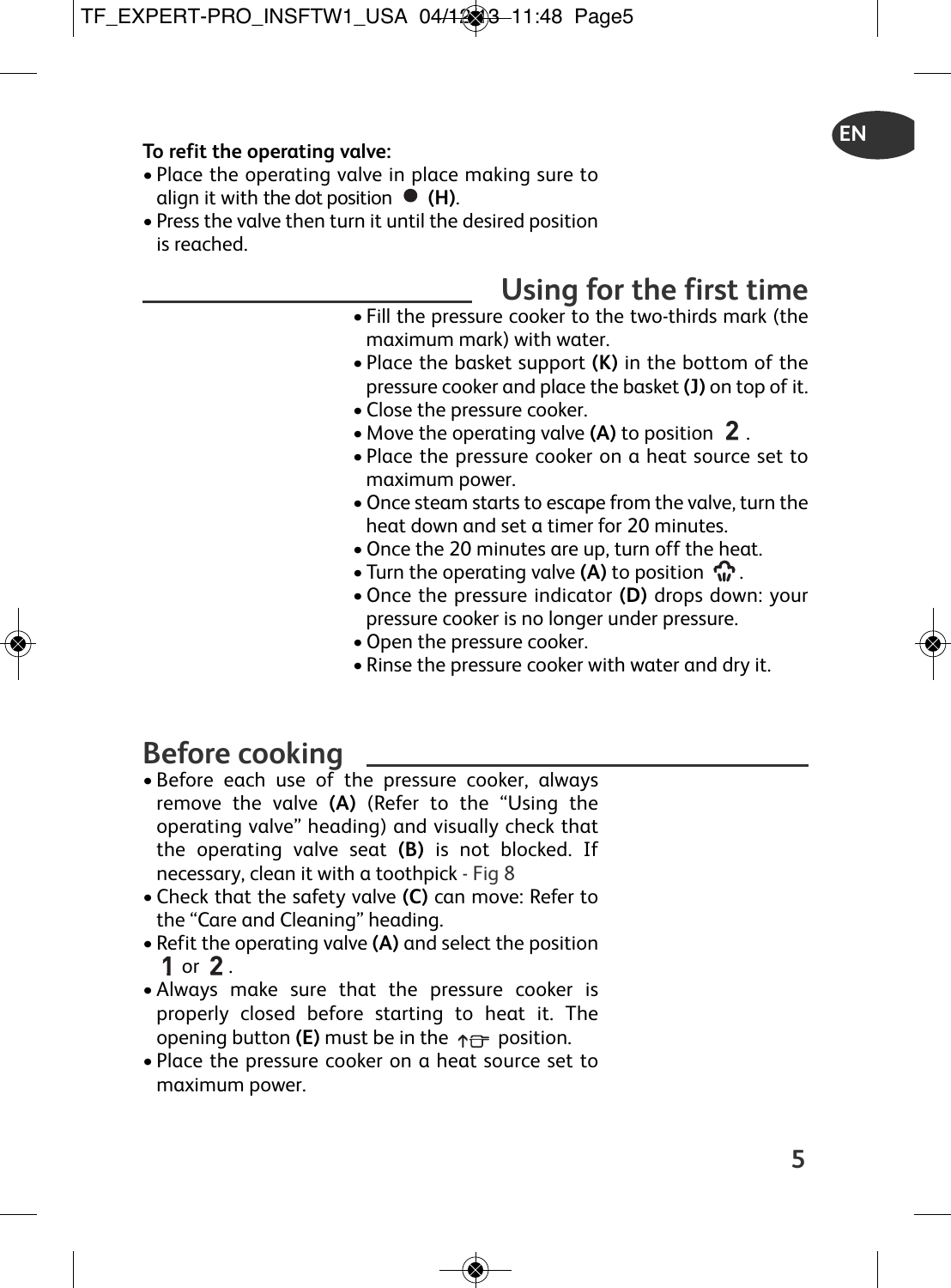# **During cooking**

**The pressure indicator (D) prevents pressure from rising in the pressure cooker if it is not properly closed.**

- Select your recipe. Set the operating valve to  $1$  if the recipe calls for low pressure or  $2$  if it calls for high pressure. Refer to the table on page 12 for suggested cooking times if you are not following a recipe.
- •Decide if you are going to steam cook or immersion cook.

## **For steaming:**

- Add at least 3 cups of water.
- Place the support piece in the pressure cooker . Fill the steamer basket with your food and set the basket on top of the support. Remember not to overfill the basket.
- Close the pressure cooker lid, set on the stovetop, and turn heat to high.
- Once the steam starts to escape from the valve, turn the heat down and set your timer per the recipe's instructions.
- Once the time is up turn off the heat and turn the operating valve to  $\mathbb{C}$  position.
- Once the indicator **(D)** drops down your pressure cooker is no longer under pressure.
- Open the pressure cooker. Rinse with water and dry.

## **For immersion cooking:**

- Add the food you are cooking, being careful not to fill the pressure cooker more than 2/3 full. If you wish to brown meats or saute onions as a first step, you can add some oil to the pressure cooker and saute accordingly. You must do any initial browning or sauteeing with the lid off before the pressure cooking stage.
- Add the liquid that the recipe calls for. It must be at least 1 cup. Keep in mind that liquids can include water, stock, or wine, but never oil.
- Follow steps 3-7 above

# **Finishing cooking**

## **To release the steam:**

- •Once the heat is turned off, you have two options:
- **Slow pressure release:** gradually turn the operating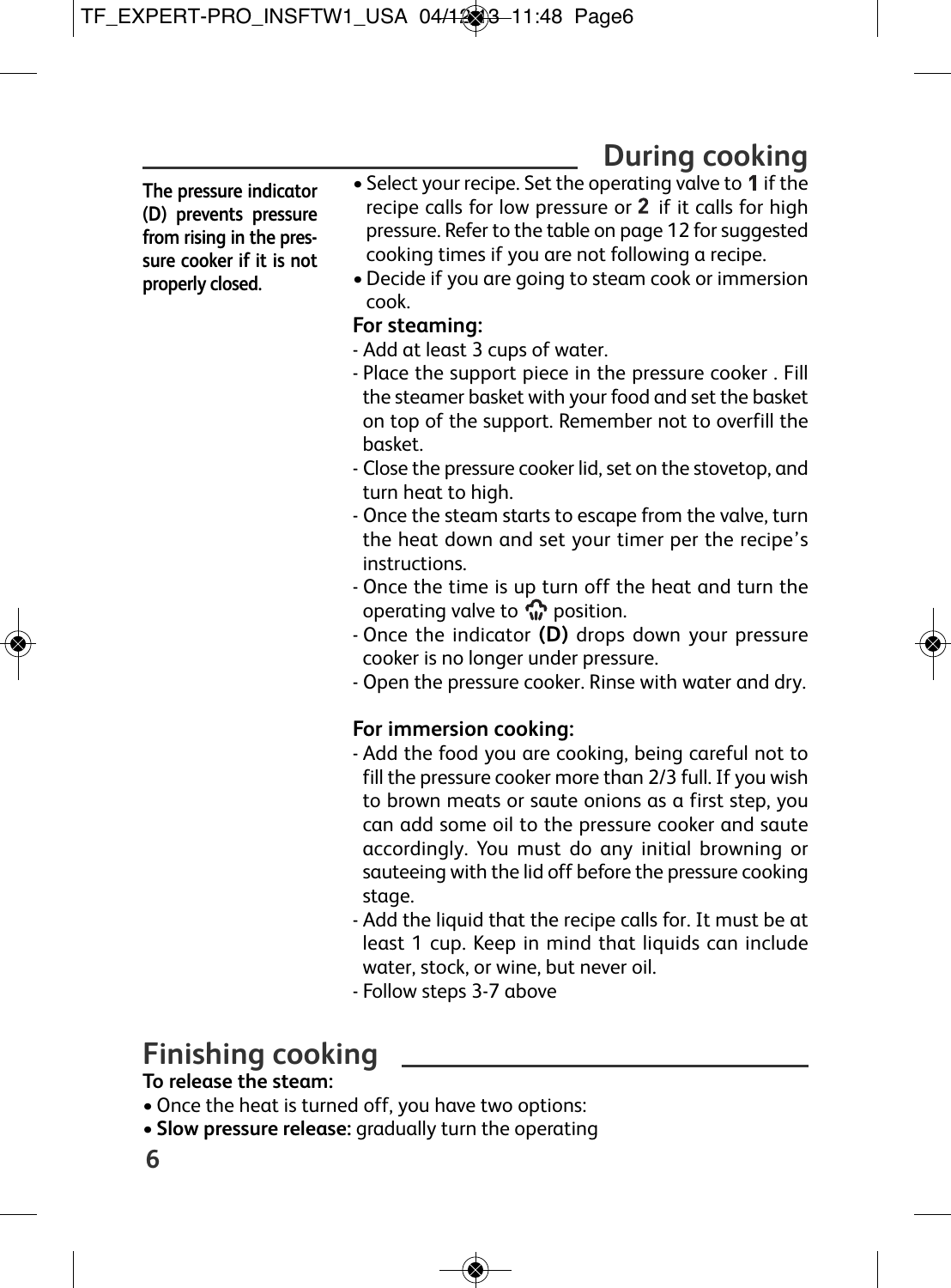valve (A) to the  $\mathbb{Q}$  position. Once the pressure indicator **(D)** drops down: your pressure cooker is no longer under pressure.

- **Fast pressure release:** place your pressure cooker under a stream of cold water. Once the pressure indicator **(D)** drops down: your pressure cooker is no longer under pressure. Turn the operating valve **(A)** to the  $\mathbb{G}$  position.
- •Now you can open it.

**The pressure indicator (D) prevents the pressure cooker from being opened if it is still under pressure.**

**If you observe unusual spraying during decompression: move the valve to position then release pressure again making sure to ensure that there is no more spraying.**

# **Care and Cleaning**

**Cleaning the pressure cooker**

**Browning and scratching that may appear following long periods of use are normal and will not affect the performance of the pressure cooker.**

**You can wash the pressure cooker body and the basket in a dishwasher.**

**Never wash the lid in a dishwasher.**

**For a longer pressure cooker life, do not overheat your pressure cooker pan when it is empty.**

For best appliance operation, be sure to follow these cleaning and maintenance recommendations every time the pressure cooker is used.

- Always wash the pressure cooker after use with warm water and soap. Do the same for the basket.
- •Never use bleach or chlorine products.
- •Never overheat the pressure cooker body when it is empty.

## **To clean the inside of the pressure cooker:**

- Clean it with a scouring pad and warm soapy water.
- If the inside of the stainless steel cooker shows iridescent reflections, clean it with vinegar.

## **To clean the outside of the pressure cooker:**

• Clean it with a sponge and warm soapy water.

## **To clean the lid:**

• Wash the lid under a gentle stream of running warm water using a sponge and soap.

## **To clean the lid gasket:**

- After using the pressure cooker, always clean the gasket **(I)** and its groove.
- To refit the gasket, refer to the drawings Fig 9 10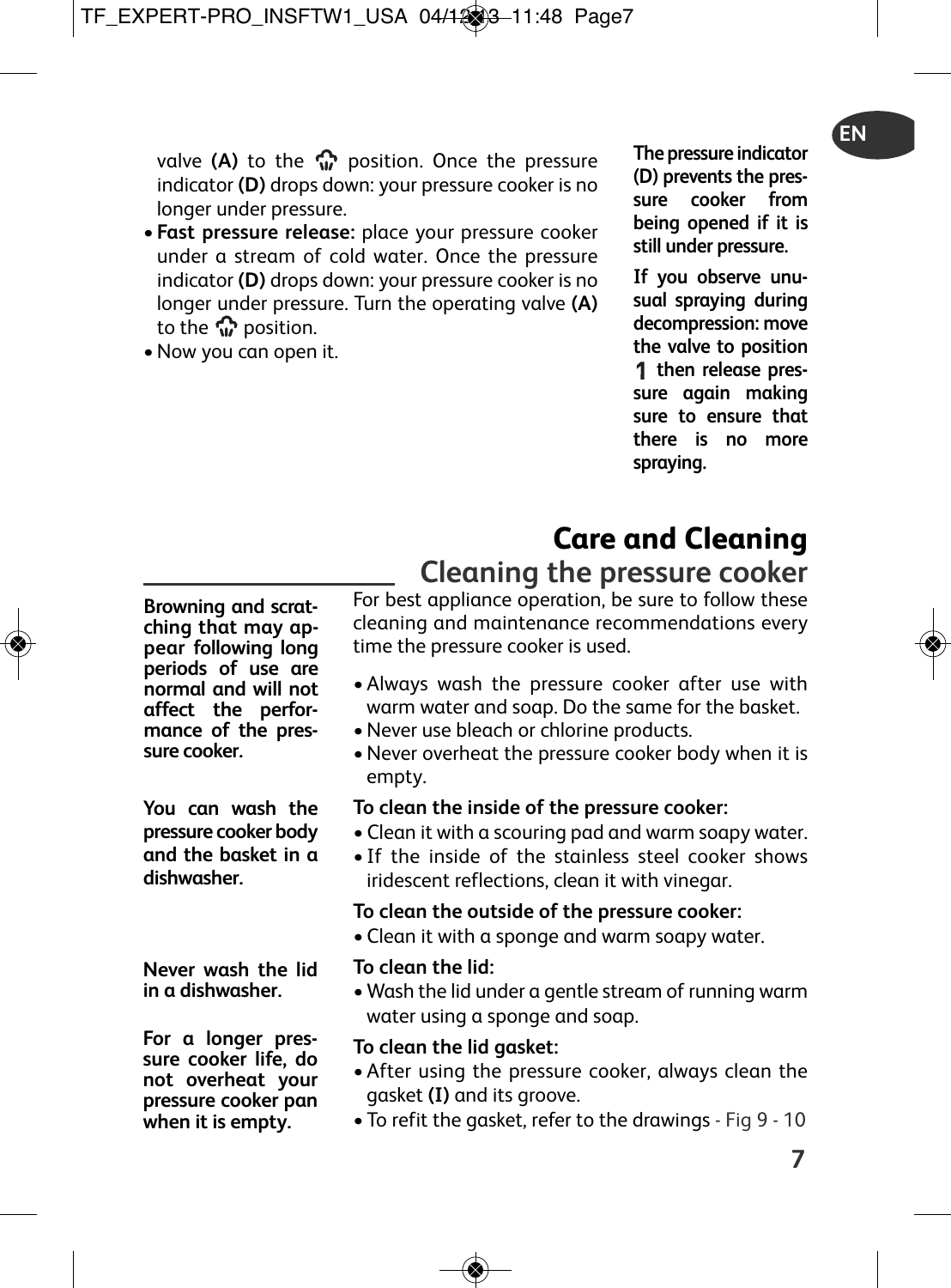## **To clean the operating valve (A):**

- Remove the operating valve **(A)**: Refer to the "Using the operating valve" heading.
- Clean the operating valve **(A)** under running tap water - Fig 11

## **To clean the operating valve seat located in the lid:**

- Remove the valve **(A)**.
- Visually inspect the seat and the steam release pipe in daylight to make sure that it is round and clear. If necessary, clean it with a toothpick - Fig 8

## **To clean the safety valve (C):**

- Clean the part of the safety valve located inside the lid by placing it under running water.
- Check that it works properly by lightly pressing on the plunger which should move without difficulty - Fig 12

## **To replace your pressure cooker gasket:**

- Replace your pressure cooker gasket every year.
- Replace your pressure cooker gasket if it shows any signs of splitting or damage.
- Always use a T-fal genuine gasket that matches your model of pressure cooker.

## **To store your pressure cooker:**

- Turn the lid over and place it on the pressure cooker body.
- •Note: The presence of stains on the inside of the pressure cooker base has no affect on the quality of the metal. This is simply a scale deposit. To remove these deposits, you can use a scouring pad and some diluted vinegar.

# **Safety Features**

Your pressure cooker is provided with a number of safety mechanisms:

## • **Closure safety:**

- If the appliance is not properly closed, the pressure indicator **(D)** cannot rise and therefore the pressure cooker will never come up to pressure.

## •**Opening safety:**

- While the pressure cooker is under pressure, the

**Never use a sharp or pointed object to do this.**

**Always have your pressure cooker checked by a T-fal Approved Service Center after 10 years of use.**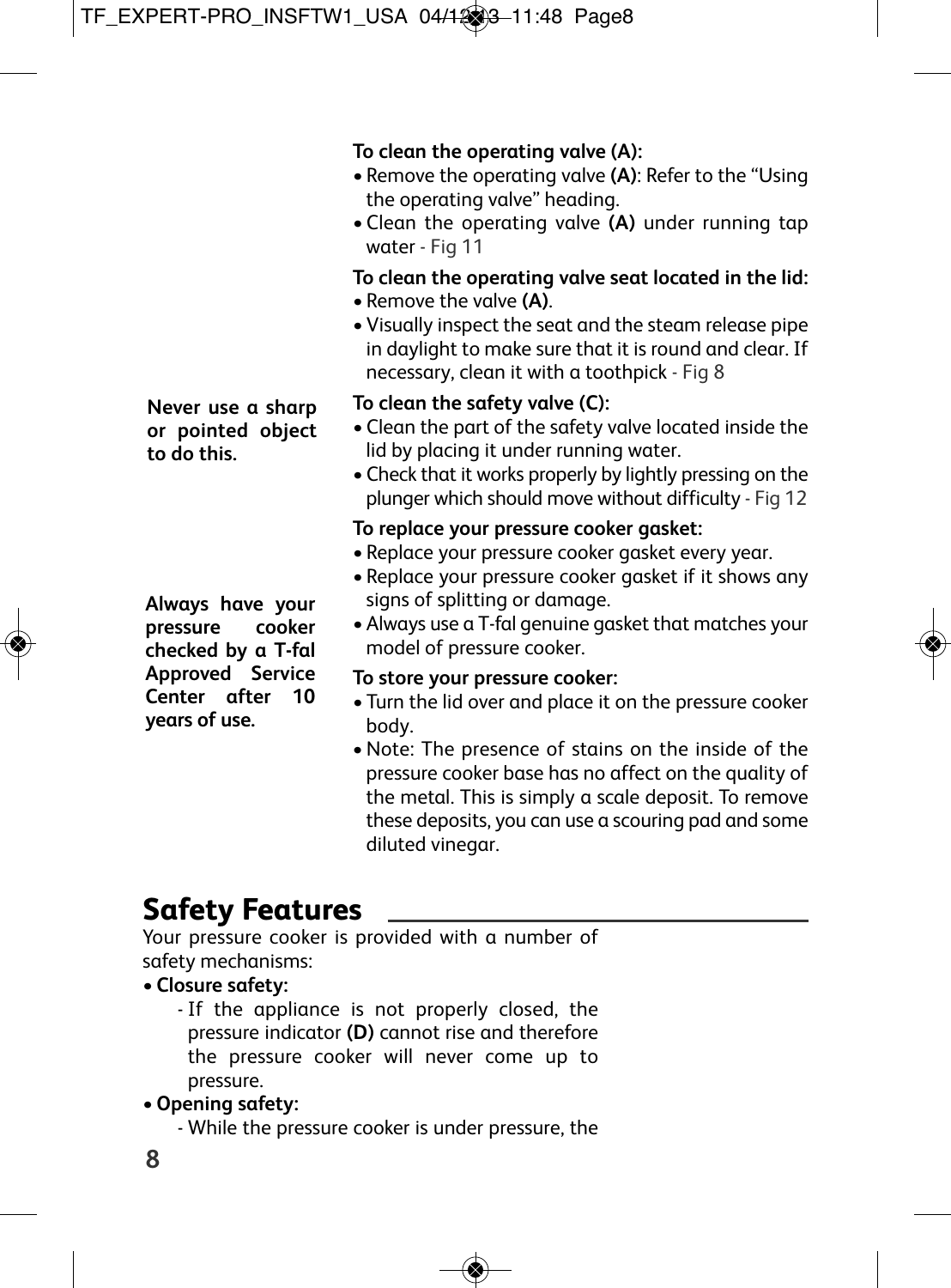opening knob cannot be activated. Never force the pressure cooker open. Never tamper with the pressure indicator. Always make sure that the pressure inside the pressure cooker has been released.

## • **Two added safety features:**

- First feature: the safety valve **(C)** releases pressure and the steam will escape horizontally from the top of the lid - Fig 13
- Second feature: the gasket **(I)** lets steam escape vertically from the side of the lid - Fig 14

If one of the two added safety systems are triggered:

- Turn off the heat.
- Allow the pressure cooker to cool down completely.
- •Open it.
- Check and clean the operating valve **(A)**, the operating valve seat and pipe **(B)**, the safety valve **(C)** and the gasket **(I)**.

# **Recommendations for Use**

- **1 - The steam is very hot when it leaves the operating valve.**
- **2 - As soon as the pressure indicator rises, you can no longer open your pressure cooker.**
- **3 - Just like for any other cooking appliance, always pay close attention to it, especially during use in the presence of children. Never leave unattended while in use.**
- **4 - Beware of the horizontal steam jet.**
- **5 - To move the pressure cooker, always use both of the handles.**
- **6 - Never leave food in your pressure cooker.**
- **7 - Never use bleach or chlorine products for they could affect the quality of the stainless steel.**
- **8 - Never wash the lid in the dishwasher. Never leave the lid to soak in water.**
- **9 - Replace the gasket every year.**
- **10 - A pressure cooker may only be cleaned when cold and empty.**
- **11 - Always have your pressure cooker checked by a T-fal Approved Service Center after ten years of use.**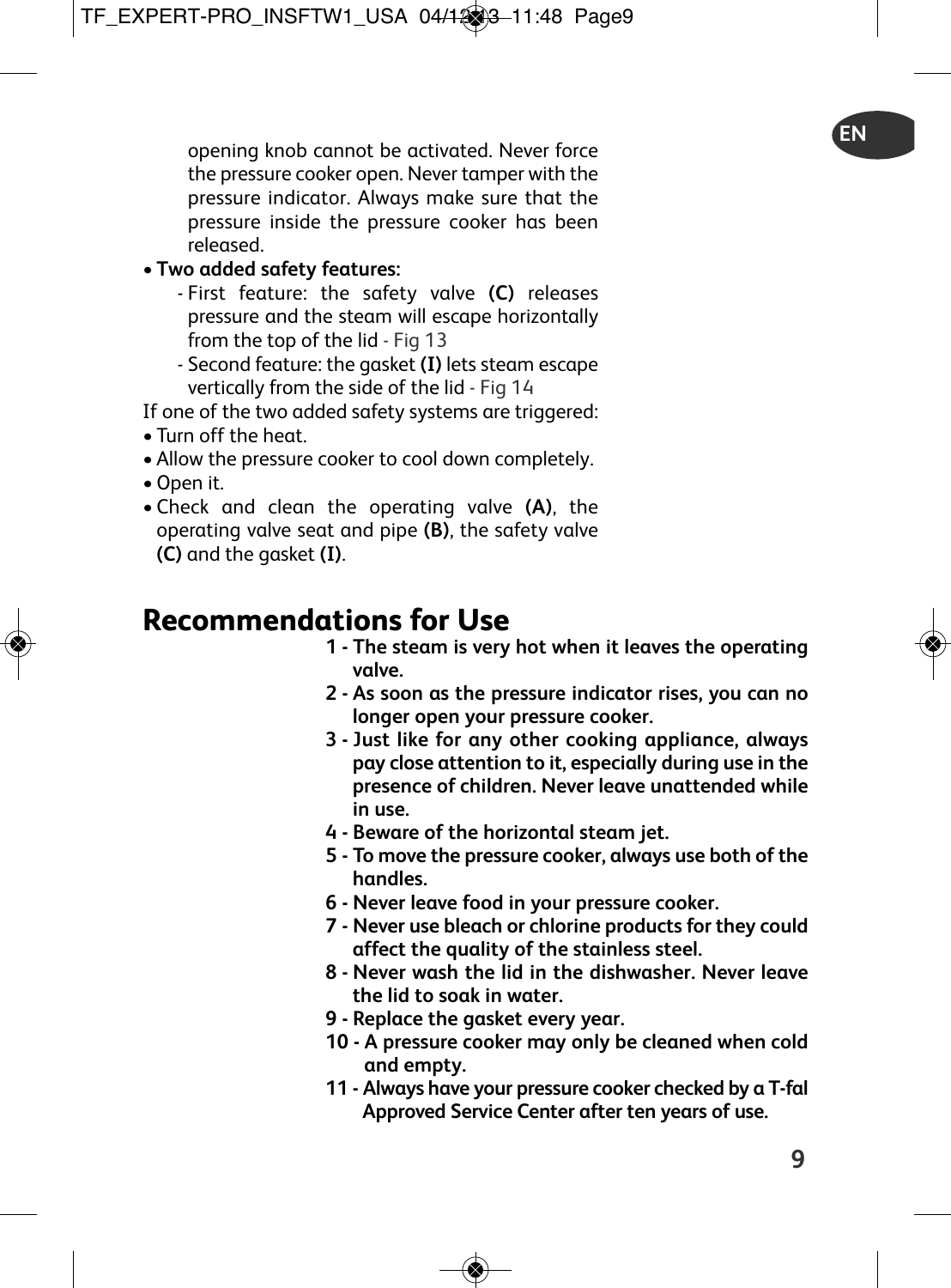# **Regulation Markings**

| Marking                                                                             | Location                                      |
|-------------------------------------------------------------------------------------|-----------------------------------------------|
| Manufacturer's identification or trade-<br>mark                                     | Lid handle                                    |
| Year and batch of manufacture                                                       | Inside the lid                                |
| Model reference<br>Operating pressure (PF)<br>Max. safety pressure (PS)<br>Capacity | On the outside of the pressure<br>cooker body |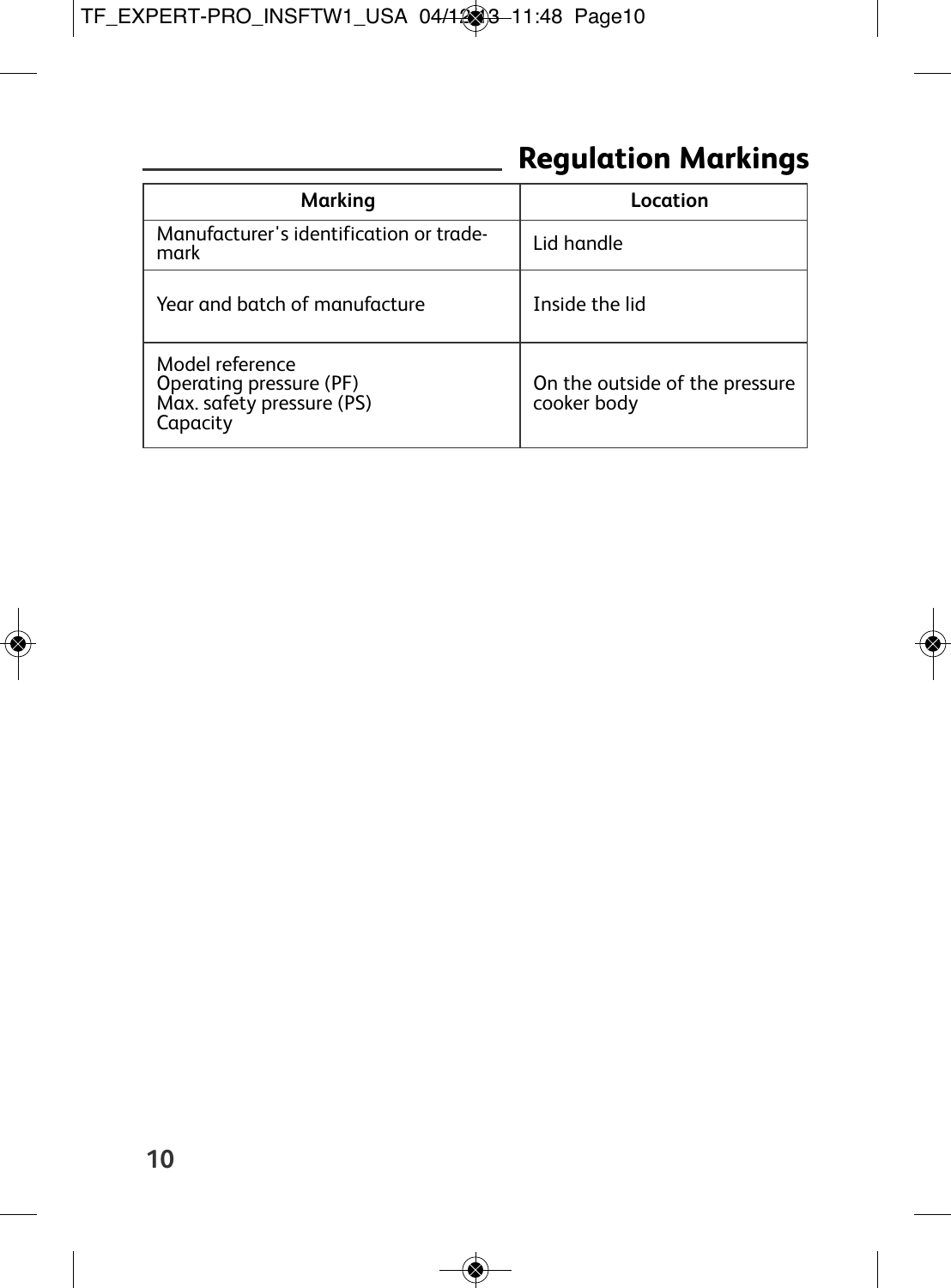# **T-fal and Your Frequently Asked Questions**

| Problems                                                                                              | Recommendations                                                                                                                                                                                                                                                                                                                                                                                                                                                             |
|-------------------------------------------------------------------------------------------------------|-----------------------------------------------------------------------------------------------------------------------------------------------------------------------------------------------------------------------------------------------------------------------------------------------------------------------------------------------------------------------------------------------------------------------------------------------------------------------------|
| heated up under pressure<br>with no liquid inside:                                                    | If the pressure cooker has $\bullet$ Have your pressure cooker inspected by a T-fal<br>Approved Service Center.                                                                                                                                                                                                                                                                                                                                                             |
| did not rise and nothing<br>escapes from the valve<br>during cooking:                                 | If the pressure indicator $\bullet$ This is normal for the first few minutes.<br>• If the problem persists, check that:<br>- There is enough heat, if not, turn up the heat.<br>- The amount of liquid in the pressure cooker is ade-<br>quate.<br>- The operating valve is set to 1 or 2.<br>- The pressure cooker is properly closed and the ope-<br>ning button is in the $\uparrow \rightleftharpoons$ position.<br>- The lid gasket has not perished.                  |
| If the pressure indicator<br>has risen but still nothing<br>escapes from the valve<br>during cooking: | • This is normal for the first few minutes.<br>· If the problem persists, place your appliance under cold<br>water. Then open it.<br>• Clean the operating valve and valve seat - Fig 8 and<br>check that the safety valve can be pushed in without<br>difficulty - Fig 12.                                                                                                                                                                                                 |
| around the lid, check:                                                                                | If steam escapes from $\bullet$ That the lid is properly closed and the opening button<br>is in the $\uparrow \rightleftharpoons$ position.<br>. The gasket is correctly fitted into the lid.<br>• That the gasket is in good condition, and if necessary,<br>replace it.<br>• That the lid, the gasket, its seat in the lid, the safety<br>valve and the operating valve are clean.<br>• That the rim of the pressure cooker body is in good<br>condition and not damaged. |
| bottom of the pressure<br>cooker:                                                                     | If food has burnt on the $\bullet$ Leave the pressure cooker to soak for a while before<br>washing.<br>• Never use bleach or chlorine products.                                                                                                                                                                                                                                                                                                                             |
| lid:                                                                                                  | If you cannot open the $\bullet$ Check that the pressure indicator is down.<br>· If not, release pressure and if necessary cool the pres-<br>sure cooker under a stream of cold water.                                                                                                                                                                                                                                                                                      |
| If food is not cooked or • The cooking time.<br>has burnt, check:                                     | • The heat level.<br>• Whether the operating valve was in the right position.<br>• The amount of liquid.                                                                                                                                                                                                                                                                                                                                                                    |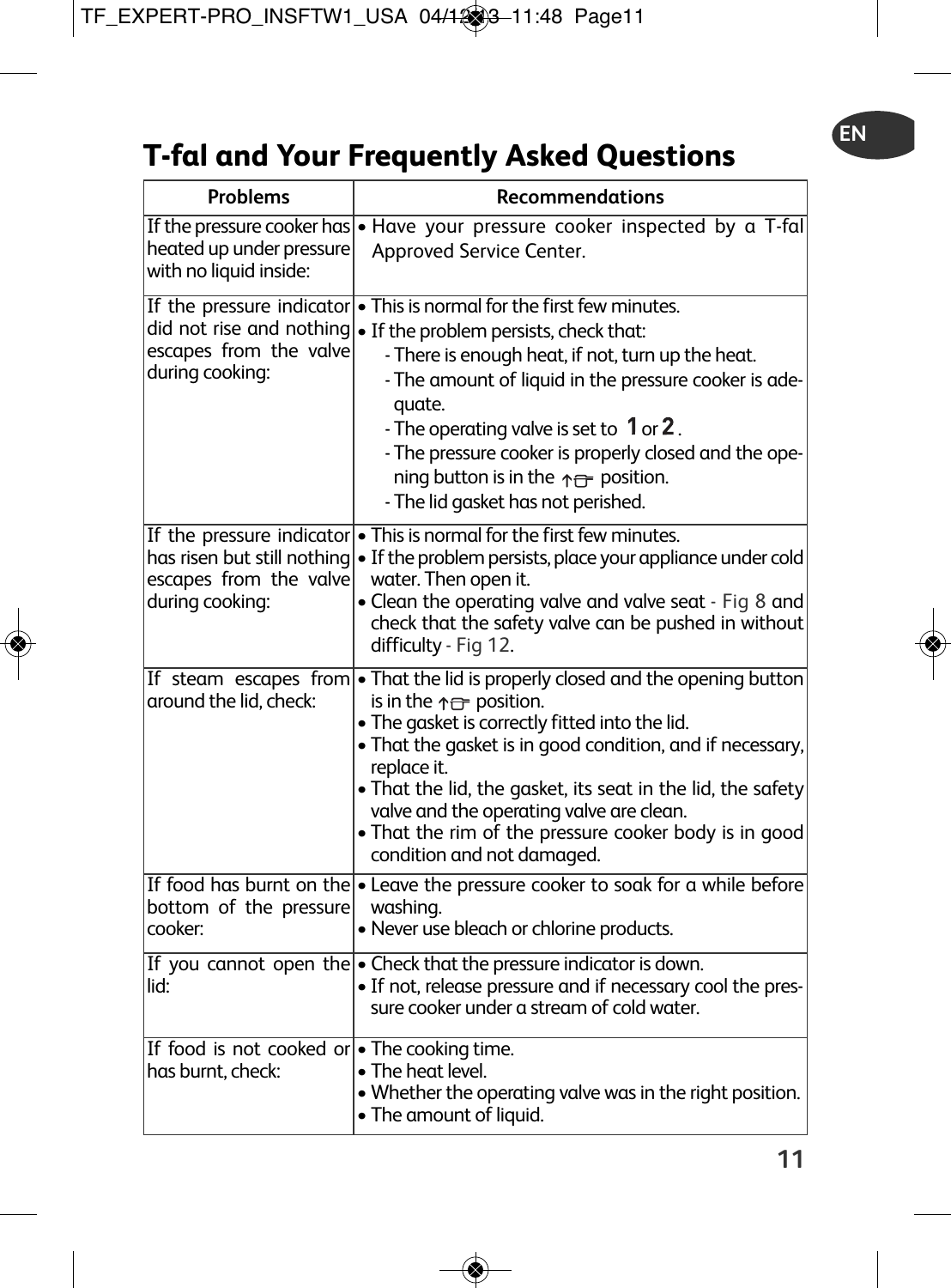# **Table of Cooking Times**

# **Vegetables**

|                         |           | Cooking     | <b>FRESH PRODUCE</b><br>Valve position 1 | <b>FROZEN PRODUCE</b><br><b>Valve position 2</b> |
|-------------------------|-----------|-------------|------------------------------------------|--------------------------------------------------|
| Artichoke               |           | steam       | 14 min.                                  |                                                  |
|                         |           | immersion   | 12 min.                                  |                                                  |
| Asparagus               |           | immersion   | 4 min.                                   |                                                  |
| <b>Beets</b>            |           | steam       | 16 - 24 min.                             |                                                  |
| Broccoli                |           | steam       | $3$ min.                                 | 3 min.                                           |
| <b>Brussels sprouts</b> |           | steam       | 5 min.                                   | 4 min. - immersion                               |
| Cabbage, green          | sliced    | steam       | 5 min.                                   |                                                  |
|                         | leaves    | steam       | 5 min.                                   |                                                  |
| Carrots                 | sliced    | steam       | 5 min.                                   | 4 min.                                           |
| Cauliflower             |           | immersion   | 3 min.                                   | 4 min.                                           |
| Celery                  |           | steam       | 5 min.                                   |                                                  |
|                         |           | immersion   | 8 min.                                   |                                                  |
| <b>Endives</b>          |           | steam       | 10 min.                                  |                                                  |
| Green beans             |           | steam       | 6 min.                                   | 7 min.                                           |
| Leek                    | sliced    | steam       | $2\%$ min.                               |                                                  |
| Mushrooms               | sliced    | steam       | $1$ min.                                 | 4 min.                                           |
|                         | whole     | immersion   | $1\%$ min.                               |                                                  |
| Peas                    |           | - steam     | $1\%$ min.                               | 4 min.                                           |
| Potatoes                |           | steam       | 10 min.                                  |                                                  |
|                         | quartered | - immersion | 5 min.                                   |                                                  |
| Pumpkin (mashed)        |           | immersion   | 6 min.                                   |                                                  |
| Rice                    |           | immersion   | 5 min.                                   |                                                  |
| Spinach                 |           | steam       | 4 min.                                   | 6 min.                                           |
|                         |           | immersion   | $3$ min.                                 |                                                  |
|                         |           | steam       | 5 min.                                   |                                                  |
| Turnips                 |           | immersion   | 5 min.                                   |                                                  |
| White beans semi-dry    |           | steam       | 16 min.                                  |                                                  |
| Zucchini                |           | steam       | 5 min.                                   | $\overline{7}$ min                               |
|                         |           | immersion   | 2 min.                                   |                                                  |

steam = in the steam basket immersion = inwater

## **Meat - Fish**

|                             | <b>FRESH</b><br><b>Valve position 2</b> | <b>FROZEN</b><br>Valve position 2 |
|-----------------------------|-----------------------------------------|-----------------------------------|
| Beef (roast 2 lbs)          | $8$ min.                                | $23$ min.                         |
| Chicken (whole 2.6 lbs)     | $16$ min.                               | 36 min.                           |
| Lamb (leg 2.8 lbs)          | $20$ min.                               | 28 min.                           |
| Monk fish (fillets 1.5 lbs) | 4 min                                   | 5 min                             |
| Pork (roast 2 lbs)          | $20$ min.                               | 36 min.                           |
| Salmon (4 steaks 1.5 lbs)   | $5 \text{ min}$                         | $6 \text{ min}$                   |
| Tung (4 steaks 1.5 lbs)     | $5 \text{ min}$                         | $7 \text{ min}$                   |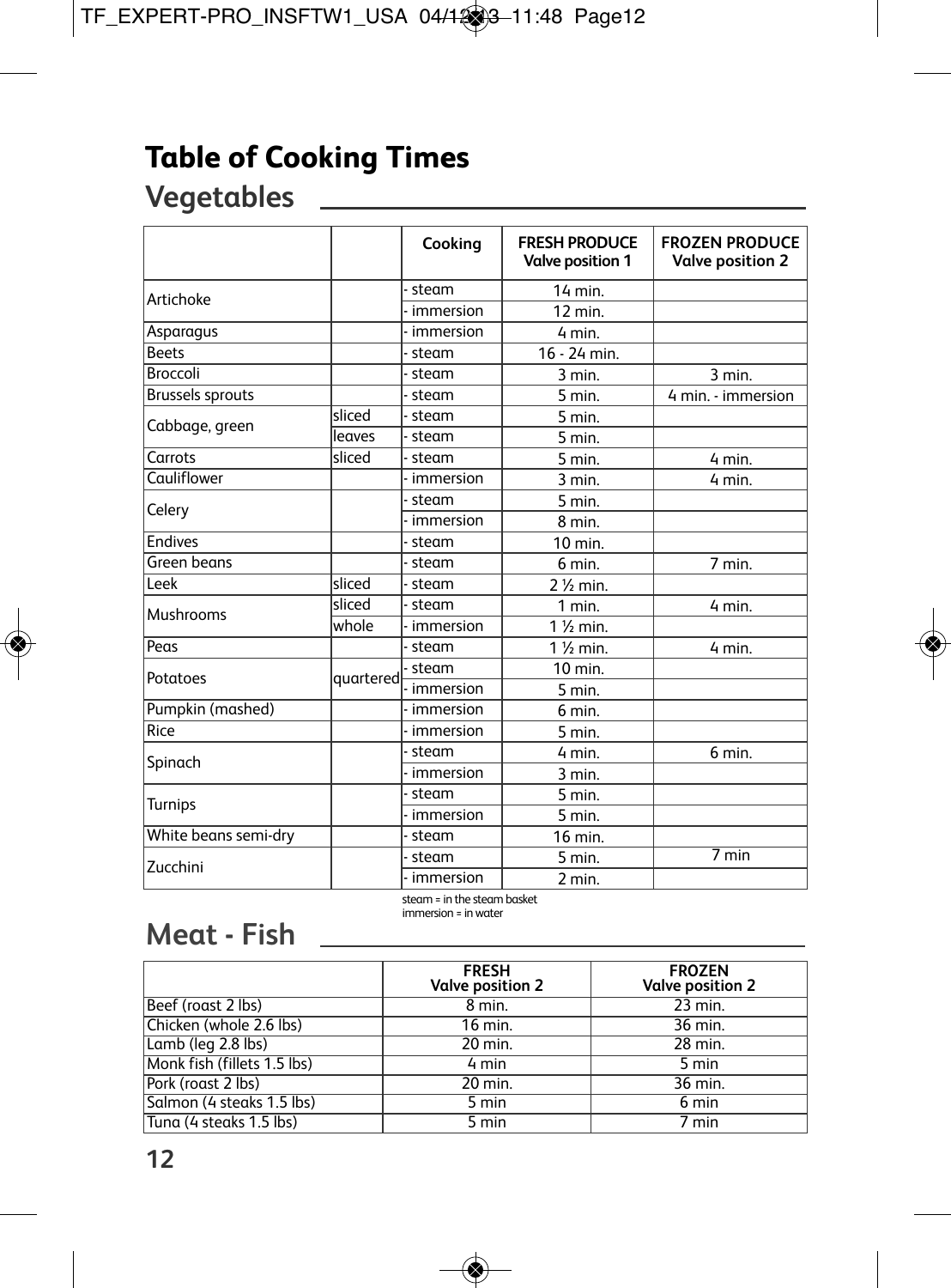- •The body of your new T-fal pressure cooker comes with a **ten year limited warranty** for use under the conditions outlined in these instructions. This warranty covers:
	- Any defects relating to the metal structure of the pressure cooker body.
	- Any premature deterioration of the metal base.
- •**For other parts, a one year parts and labor warranty is provided.** This warranty covers any defects or manufacturing faults.
- •**The contractual warranty is provided only on presentation of a valid proof of purchase which shows the date of purchase.**

#### **The warranty excludes:**

- •The normal life of the gasket, pressure control valve or locking indicator gasket is limited. These parts are excluded from the warranty and will require periodic renewal.
- •Any damage caused by the failure to followthe major recommendations made or due to negligent use, especially:
	- Dropping, falls, bangs or knocks, placing in an oven…
	- Washing the lid in the dishwasher.
- •T-fal ® SHALL NOT BE LIABLE FOR INCIDENTAL OR CONSEQUENTIAL DAMAGES, HOWEVER CAUSED. Some states do not allowthe inclusion or limitation of incidental or consequential damages, so the above exclusion may not apply to you. If service becomes necessary within the warranty period, please contact us Monday – Friday, 8 am to 5 pm at 1-800-395- 8325. www.t-falusa.com
- •Thiswarranty gives you specific legal rights. You may also have other rights which vary from state to state.

**EN**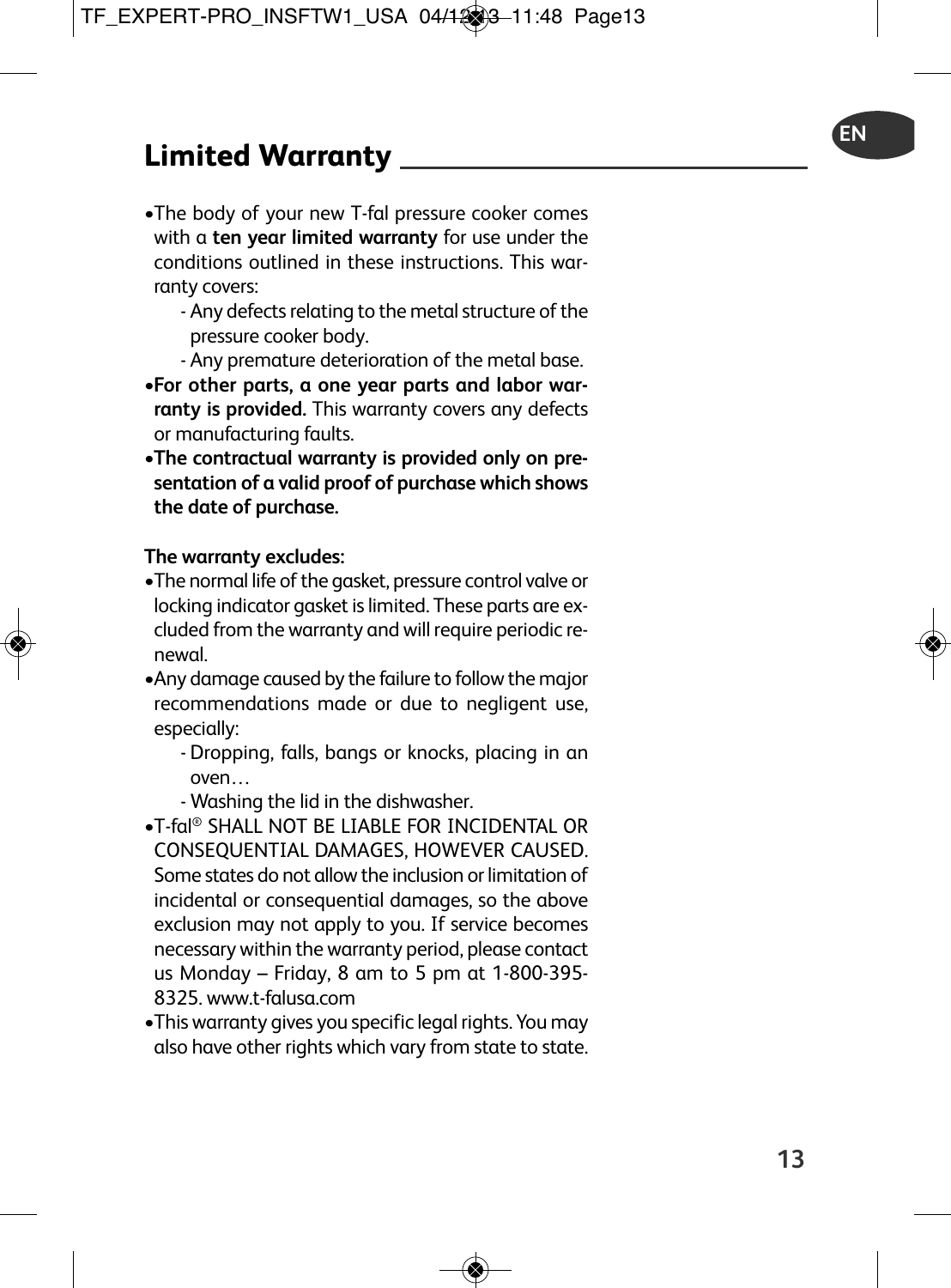# **Indice de contenido**

| Instrucciones importantes de seguridad        | p 16 |
|-----------------------------------------------|------|
| Esquema descriptivo                           | p 17 |
| Características                               | p 17 |
| Fuentes de calor compatibles                  | p 17 |
| Accesorios T-fal                              | p 18 |
| Instrucciones de uso                          | p 18 |
| Apertura                                      | p 18 |
| Cierre                                        | p 18 |
| Llenado mínimo                                | p 19 |
| Llenado máximo                                | p 19 |
| Instrucciones de preparación de los alimentos | p 19 |
| Utilización de la válvula de funcionamiento   | p 19 |
| Primera utilización                           | p 20 |
| Antes de la cocción                           | p 20 |
| Durante la cocción                            | p 21 |
| Fin de la cocción                             | p 22 |
| Limpieza y mantenimiento                      | p 22 |
| Limpieza de la olla                           | p 22 |
| Seguridad                                     | p 23 |
| Recomendaciones de uso                        | p 24 |
| Marcados o etiquetajes reglamentarios         | p 25 |
| T-fal responde a sus preguntas                | p 26 |
| Tabla de los tiempos de cocción               | p 27 |
| Garantía limitada                             | p 28 |

**ES**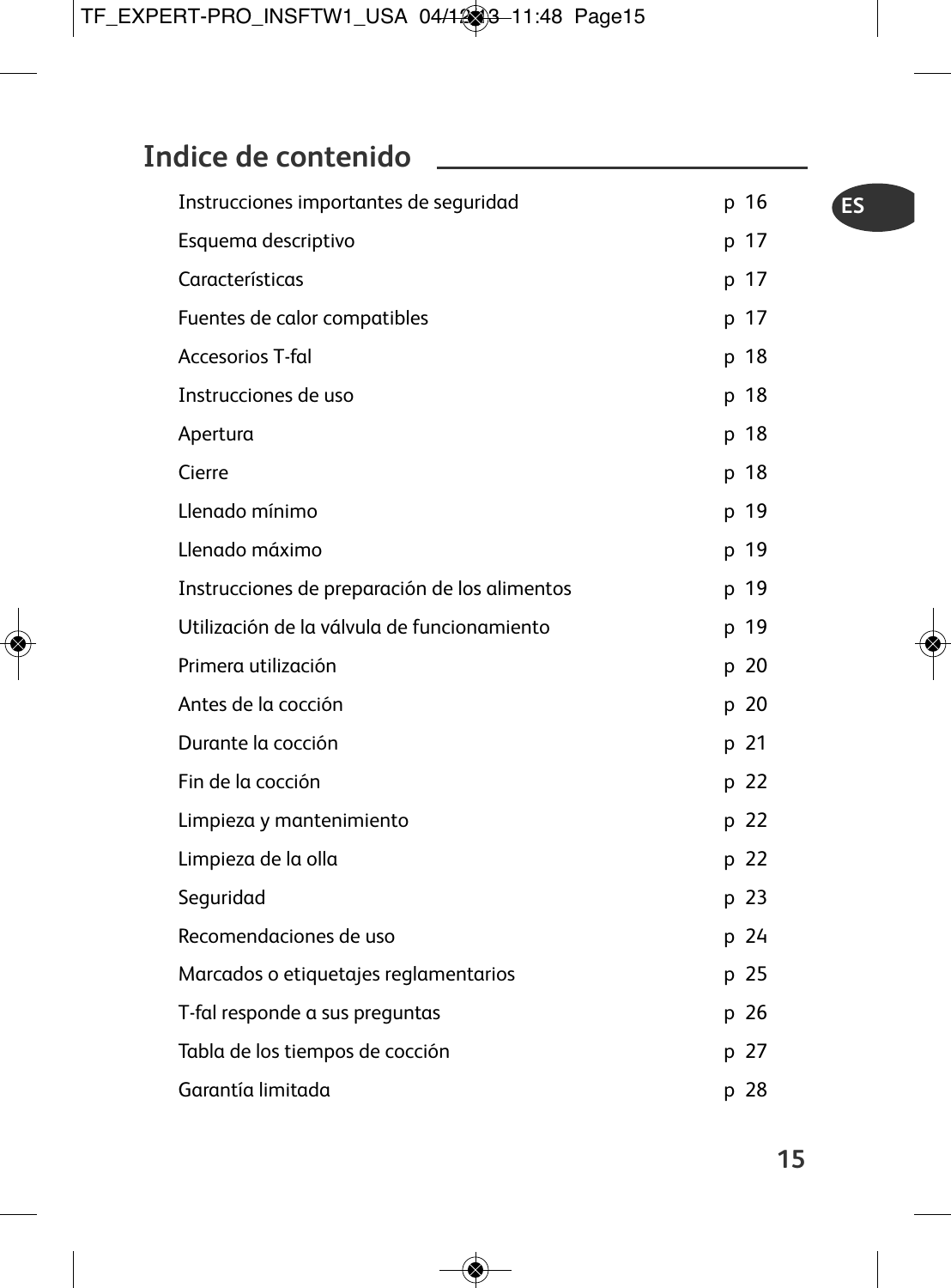# **INSTRUCCIONES IMPORTANTES DE SEGURIDAD**

Siempre que se utilizan ollas a presión, deben seguirse unas instrucciones bá-<br>sicas de seguridad:<br>1. Leer todas las instrucciones.

- 
- 
- 2. No tocar las superficies calientes. Utilizar las asas o las sujeciones.<br>
3. Es necesario no descuidar la vigilancia de la olla a presión cuando se utiliza en presencia de niños.<br>
4. No meter la olla a presión en un horn
- 
- 
- 6. Verifica regularmente que las agarraderas de la cuba estén correctamente<br>fiiadas. Revísalas. de ser necesario.
- 
- 7. No utilizar la olla a presión para otro fin que el uso para el que está destinada.<br>8. Esta olla cocina a presión. El uso inadecuado podría provocar lesiones por<br>escaldaduras. Asegurarse de que la olla está correctamente
- 9. No llenar la olla más de 2/3 de su capacidad. Al cocinar alimentos que se expanden durante la cocción, como arroz u hortalizas secas, no llenar la<br>olla más de 1/2 de su capacidad. Un llenado excesivo podría llegar a obstruir el orificio de salida de aire y desarrollar en el interior una presión excesiva. Ver "Instrucciones de preparación de los alimentos".<br>10. Hay que tener en cuenta que determinados alimentos, como la compota de manzana
- reales, guisantes partidos, fideos, macarrones, ruibarbo o espaguetis pue-<br>den producir espuma y saltar dentro de la olla, obstruyendo la válvula de<br>descaraa de presión (orificio de salida de aire). Estos alimentos no debe
- rían ser cocinados en una olla a presión.<br>11. Comprobar siempre que la válvula de descarga de presión no esté obstruída antes de utilizar la olla.<br>12. No abrir la olla a presión hasta que se haya enfriado y toda la presión
- esto indica que la olla tiene aún presión en su interior no intentar abrirla<br>a la fuerza. Cualaujer presión existente dentro de la olla puede ser peli-
- 
- grosa. Ver "Instrucciones de uso".<br>13. No utilizar esta olla para freír a presión con aceite.<br>14. Una vez alcanzada la presión normal de uso, disminuir el calor para que<br>todo el líquido que genera el vapor no se evapore.
- 15. Introduzca siempre una cantidad mínima de líquido, al menosiguala 8.5 oz.Ver"Instrucciones de uso".

# **CONSERVAR ESTAS INSTRUCCIONES**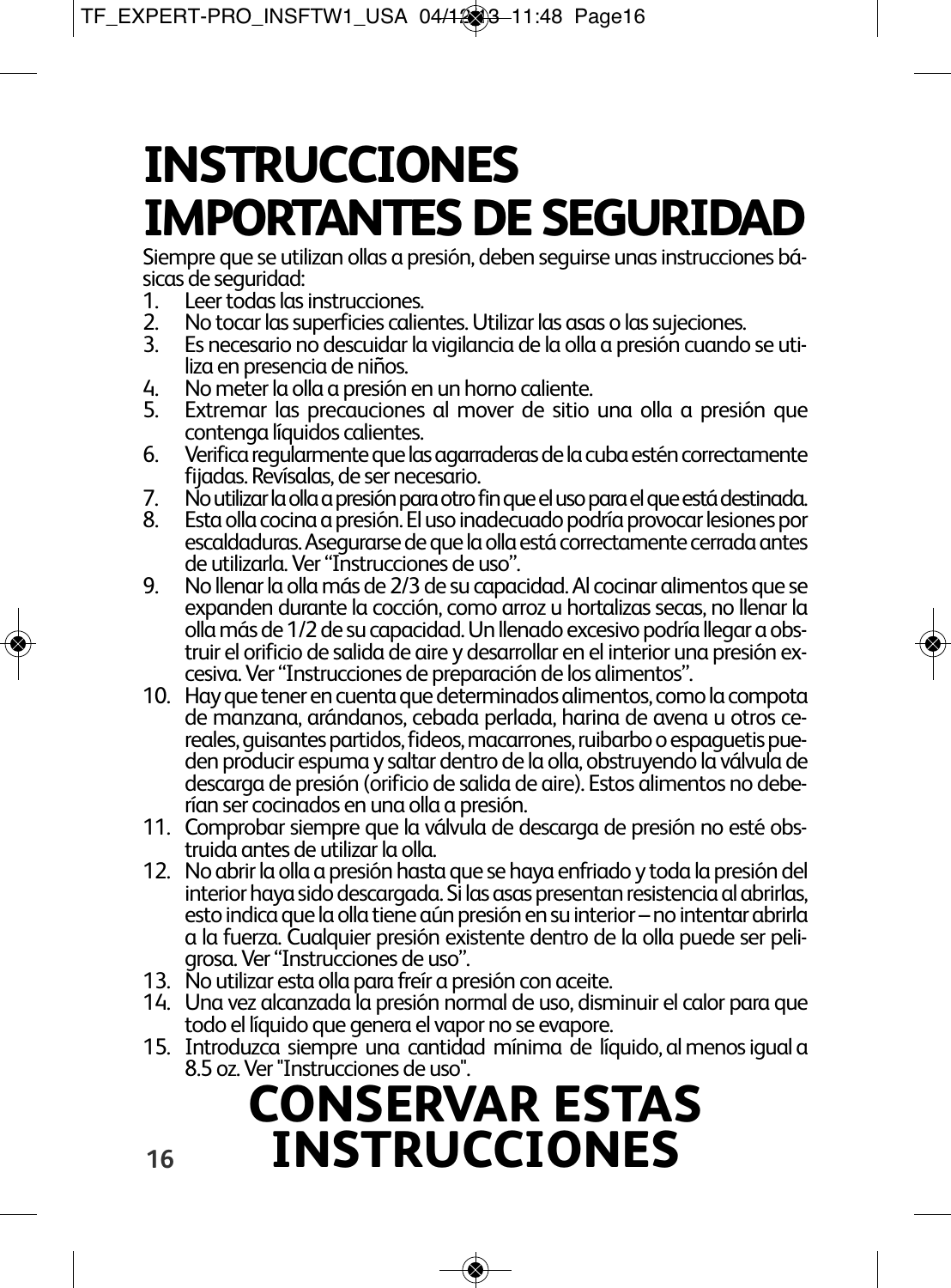# **Esquema descriptivo**

- **A** Válvula de funcionamiento
- **B** Conducto de válvula de funcionamiento
- **C** Válvula de seguridad
- **D** Indicador de presencia de presión
- **E** Botón de apertura
- **F** Asa larga de la tapa
- **G** Señal de posición de la tapa
- **H** Señal de posición de la válvula de funcionamiento
- **I** Junta de la tapa
- **J** Cestillo
- **K** Soporte del cestillo
- **L** Asa largo de la cuba
- **M** Cuba
- **N** Asa corta de la cuba
- **O** Señal de llenado máximo

## **Características**

## **Diámetro del fondo de la olla - referencias**

| Capacidad | ø<br>Cuba | ø<br>Fondo | Modelo | Número de<br>artículo | Material de tapa<br>v cuerpo |
|-----------|-----------|------------|--------|-----------------------|------------------------------|
| $6.3$ at  | 8.6"      | 7.5"       | P25107 | YS223H64              | Acero inoxidable             |

## **Información sobre normativas:**

Presión superior de funcionamiento: 100 kPa (14,5 psi). Presión máxima de seguridad: 170 kPa (25 psi).

## **Fuentes de calor compatibles**







- La olla se puede utilizar en todas las fuentes de calor, incluso la inducción.
- Sobre placa eléctrica e inducción, use una placa con un diámetro igual al del fondo de la olla.
- Sobre placa vitrocerámica, asegúrese de que el fondo de la cuba está limpio.
- Sobre gas, la llama no debe sobrepasar el diámetro de la cuba.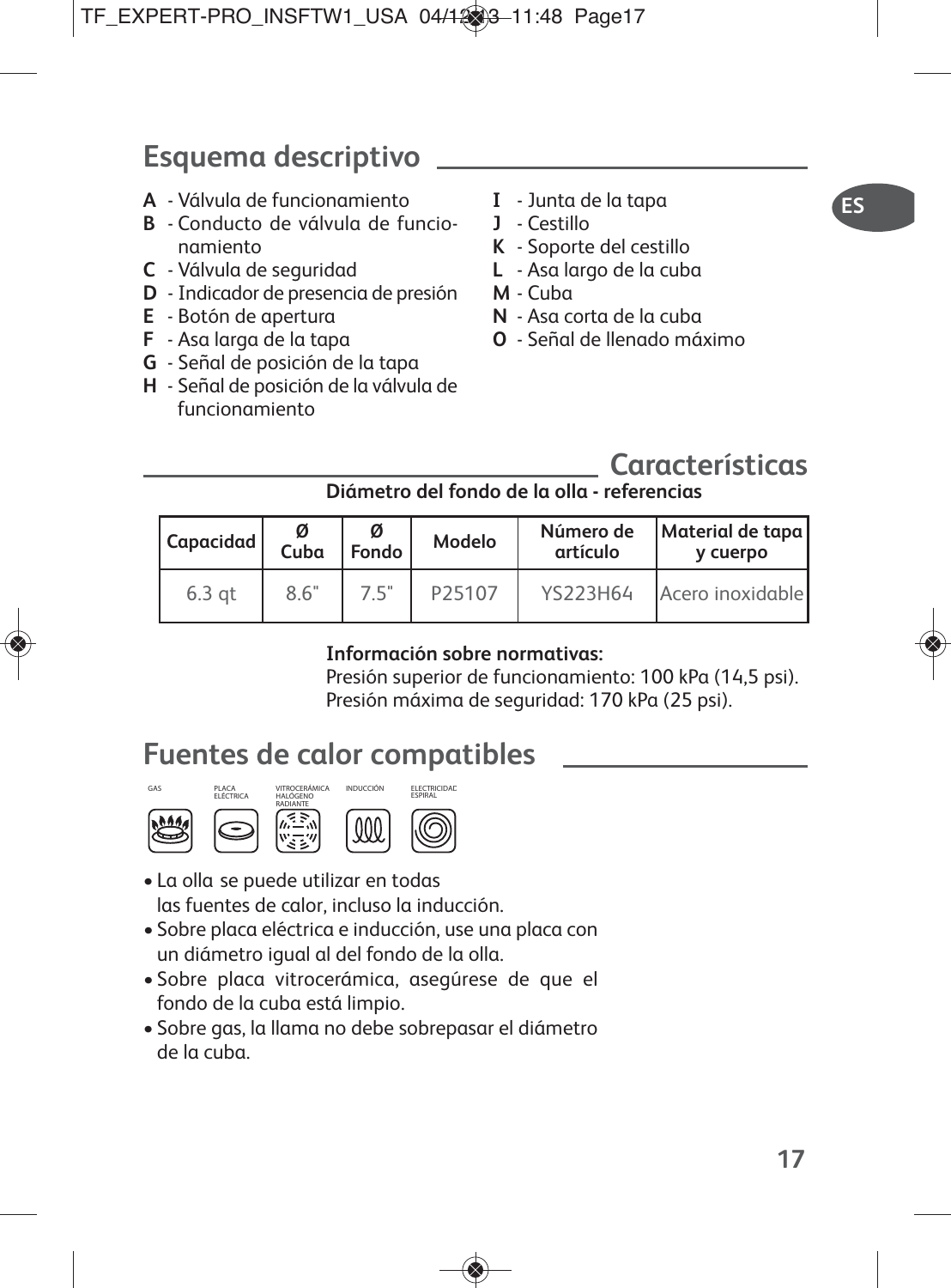• Los accesorios de la olla que podrá encontrar en las tiendas, son:

| Accesorio | Referencia |
|-----------|------------|
| Junta     | X9010103   |

- Para el cambio de otras piezas o reparaciones, llame al Servicio Técnico Autorizado T-fal.
- Sólo utilice piezas originales T-fal adecuadas a su modelo.

# **Instrucciones de uso**

Esta olla cocina a presión. El uso inadecuado podría provocar lesiones por escaldaduras. Asegurarse de que la olla está correctamente cerrada antes de utilizarla.

Introduzca siempre una cantidad mínima de líquido, al menos igual a 8.5 oz. No abrir la olla a presión hasta que se haya enfriado y toda la presión del interior haya sido descargada. Si las asas presentan resistencia al abrirlas, esto indica que la olla tiene aún presión en su interior – no intentar abrirla a la fuerza. Cualquier presión existente dentro de la olla puede ser peligrosa.

# **Apertura**

• Con el pulgar, tire del botón de apertura **(E)** y llévelo a la posición  $\sqrt{2}$  - Fig 1 Mientras con la mano izquierda sujete el asa largo de la cuba **(L)**, gire con la mano derecha el asa largo de la tapa **(F)** en el sentido inverso de las agujas de un reloj, hasta su apertura - Fig 2. Y a continuación, retire la tapa.

# **Cierre**

- Coloque la tapa en plano sobre la cuba alineando los triángulos de la tapa y del asa de la cuba - Fig 3
- •Gire la tapa hacia la izquierda hasta el tope Fig 3
- Empuje el botón de apertura **(E)** hacia la posición 10 - Fig 4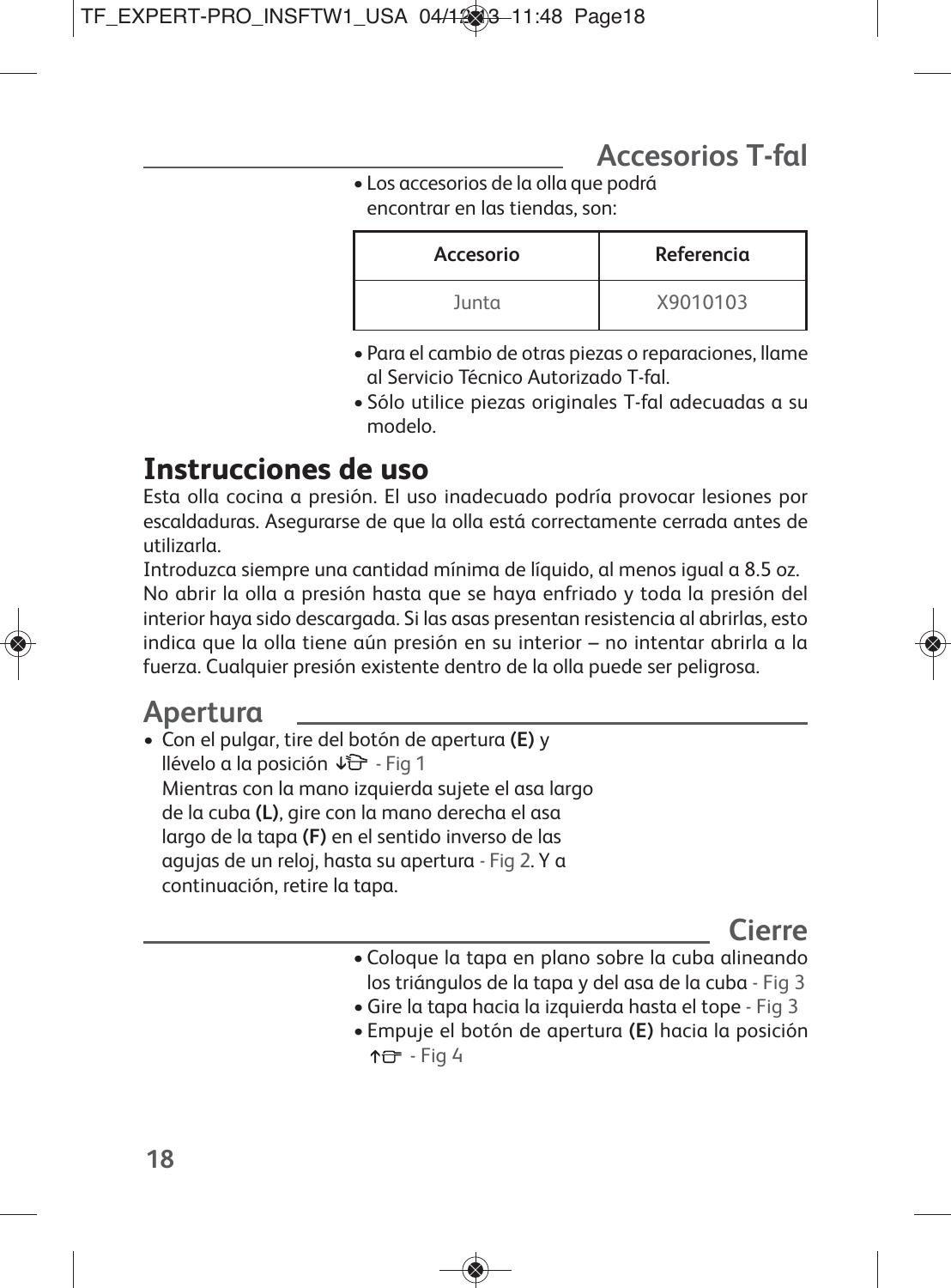# **Llenado mínimo**

• Introduzca siempre una cantidad mínima de líquido, al menos igual a 8.5 oz (2 vasos).

## **Para una cocción vapor:**

- El llenado debe ser al menos igual a 25 oz (6 vasos).
- Coloque el cestillo **(J)** sobre la pieza de soporte de cocción al vapor **(K)** suministrada para este fin. - Fig 5.

**Los alimentos que están en el cestillo no deben estar en contacto con la tapa de la olla.**

# **Llenado máximo**

- •Nunca llene la olla más de 2/3 de la altura de la cuba (señal de llenado máximo) - Fig 6
- **Para algunos alimentos:**
- Para los alimentos que se dilatan durante la cocción, como el arroz, las legumbres deshidratadas, o las compotas..., no llene la olla más de la mitad de su capacidad - Fig 6

# **Instrucciones de preparación de los alimentos**

No llenar la olla más de 2/3 de su capacidad. Al cocinar alimentos que se expanden durante la cocción, como arroz u hortalizas secas, no llenar la olla más de 1/2 de su capacidad. Un llenado excesivo podría llegar a obstruir el orificio de salida de aire y desarrollar en el interior una presión excesiva.

## **Utilización de la válvula de funcionamiento (A)**

## **Para cocer alimentos delicados y verduras:**

• Ajuste la válvula en **(A y H)**. Presión 1 funciona a 70 kPa (10 psi).

## **Para cocer carne y alimentos congelados:**

• Ajuste la válvula en **(A y H)**. Presión 2 funciona a 100 kPa (14,5 psi).

## **Para liberar el vapor:**

• Ajuste la válvula en  $\mathbb{C}$ .

## **Para retirar la válvula de funcionamiento:**

- Deje enfriar el aparto antes de retirar la válvula **(A)**.
- Presione hacia abajo la válvula y gírela hasta que se alinee con la posición del punto  $\bullet$  (H) - Fig 7
- Retire la válvula.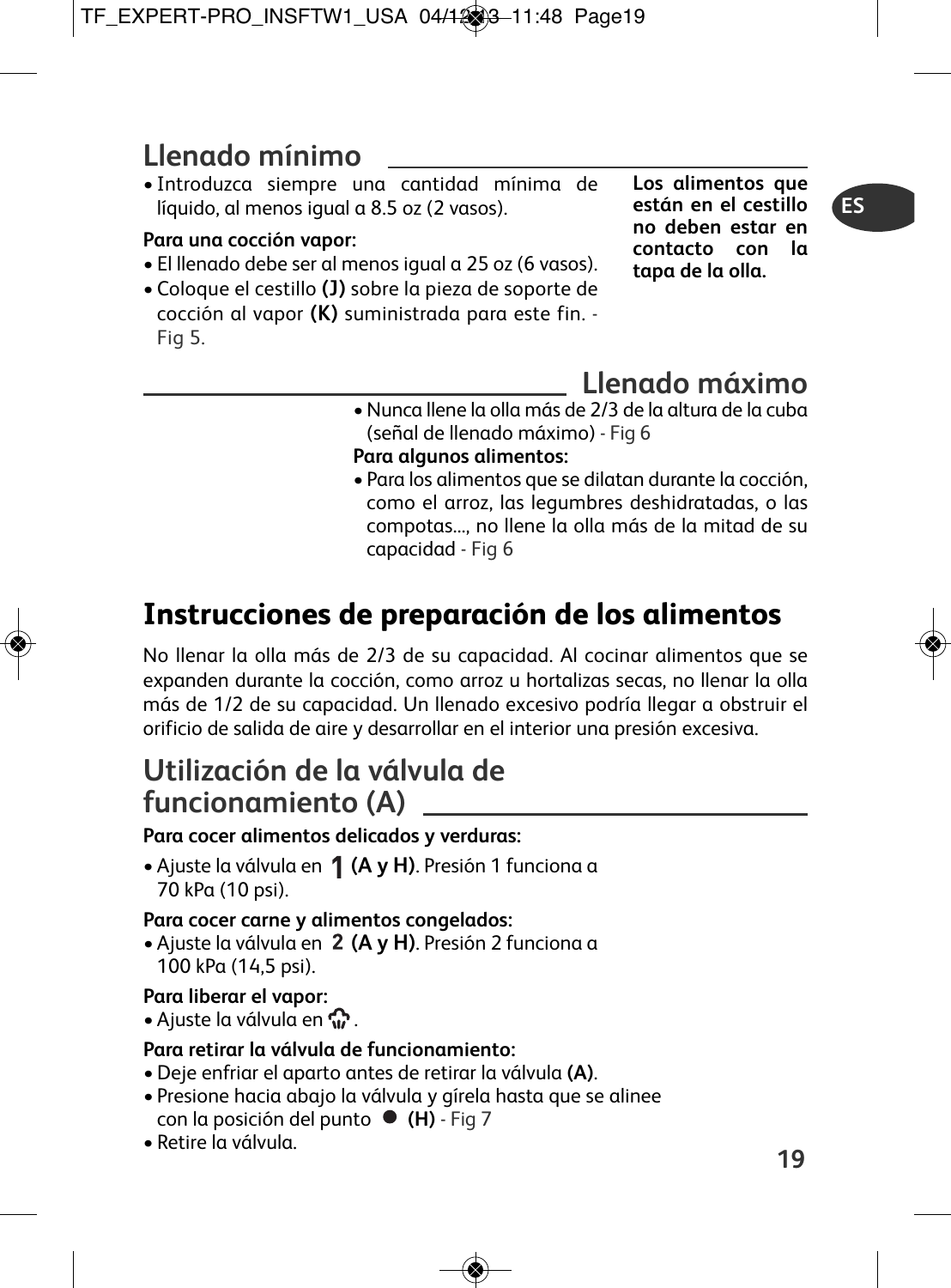## **Para colocar de nuevo la válvula de funcionamiento:**

- Coloque la válvula de funcionamiento en su lugar, asegurándose de que se alinee con la posición del punto **(H)**.
- Presione sobre la válvula y gire hasta la posición deseada.

# **Primera utilización**

- Llene de agua 2/3 de la cuba. (señal de llenado máximo).
- Coloque el soporte del cestillo **(K)** en el fondo de la cuba y deposite el cestillo **(J)** encima.
- Cierre la olla.
- Coloque la válvula de funcionamiento **(A)** en .
- Coloque la olla sobre una fuente de calor ajustada a su potencia máxima.
- Cuando el vapor comienza a salir por la válvula, disminuya la fuente de calor y cuente 20 min.
- Cuando los 20 min. hayan transcurrido, apague la fuente de calor.
- Gire la válvula de funcionamiento **(A)** hasta la posición .
- Cuando el indicador de presencia de vapor **(D)** baje: la olla ya no tiene presión.
- Abra la olla.
- Aclare la olla con agua y séquela.

# **Antes de la cocción**

- Antes de cada utilización, retire la válvula **(A)** (ver párrafo "Utilización de la válvula de funcionamiento") y compruebe a la luz del día que el conducto de la válvula de funcionamiento **(B)** no está obstruido. Si fuera necesario, límpielo con un palillo de dientes - Fig 8
- Compruebe que la válvula de seguridad **(C)** es móvil: ver párrafo "Limpieza y Mantenimiento".
- Coloque la válvula de funcionamiento **(A)** y seleccione la posición 1 ó 2.
- Asegúrese que la olla está correctamente cerrada antes de ponerla en marcha.
- $\bullet$  El botón de apertura (**E**) debe estar en la posición  $\uparrow \leftarrow$ .
- Coloque la olla sobre una fuente de calor ajustada a su potencia máxima.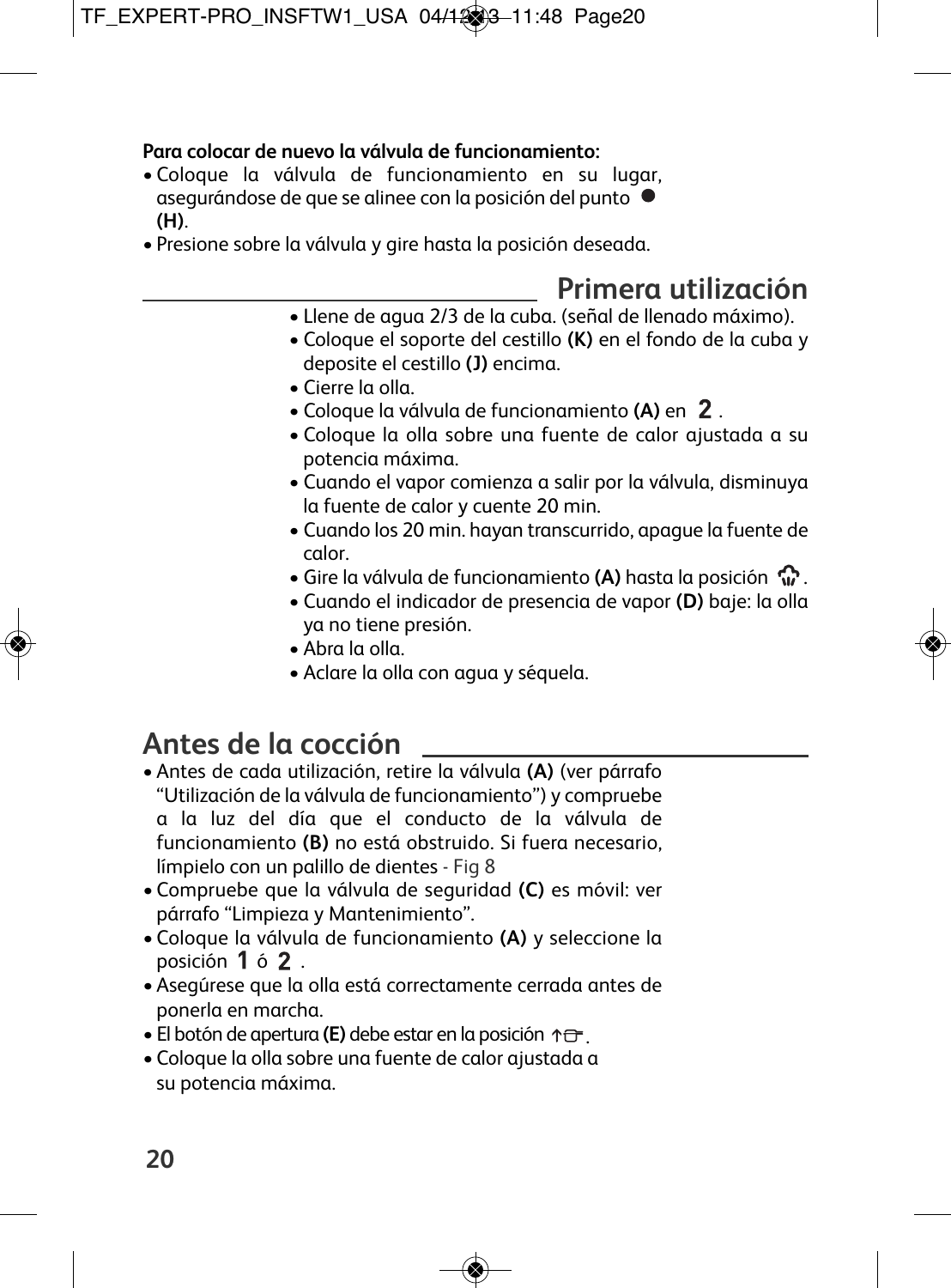## **Durante la cocción**

**El indicador de presencia de presión (D) le impide a la olla aumentar la presión si esta no está cerrada correctamente.**

- Seleccione su receta. Ajuste la válvula de funcionamiento en  $1$  si la receta requiere baja presión o 2 si requiere alta presión. Consulte la tabla en la página 27 para obtener los tiempos de cocción sugeridos si no sigue una receta.
	- •Decida si va a cocinar al vapor o por inmersión.

#### **Para la cocción al vapor:**

- Agregue al menos 3 tazas de agua.
- Coloque la pieza de soporte en la olla a presión. Llene el cestillo de cocción al vapor con sus alimentos y ajuste el cestillo sobre la parte superior del soporte. Recuerde no sobrecargar el cestillo.
- Cierre la tapa de la olla a presión, colóquela sobre la parte superior de la cocina y ajuste el calor en alto.
- Una vez que el vapor comience a salir de la válvula, baje la intensidad de la fuente de calor y ajuste el temporizador según las instrucciones de su receta.
- Una vez que se cumpla el tiempo, apague la fuente de calor y gire la válvula de funcionamiento a la posición  $\mathbb{C}$ .
- Una vez que el indicador **(D)** desciende, su olla a presión no tiene más presión.
- Abra la olla a presión. Enjuáguela con agua y séquela.

### **Para la cocción por inmersión:**

- Agregue los alimentos que va a cocinar, teniendo cuidado de no llenar la olla a presión en más de 2/3. Si desea dorar carnes o saltear cebollas como primer paso, puede agregar algo de aceite en la olla a presión y realizar dicha preparación. Para dorar o saltear los alimentos al principio, debe hacerlo con la tapa abierta antes de la etapa de la cocción a presión.
- Agregue el líquido que requiere la receta. Debe ser al menos 1 taza. Tenga en cuenta que los líquidos pueden ser agua, caldo o vino, pero nunca aceite.
- Siga los pasos 3 a 7 anteriores.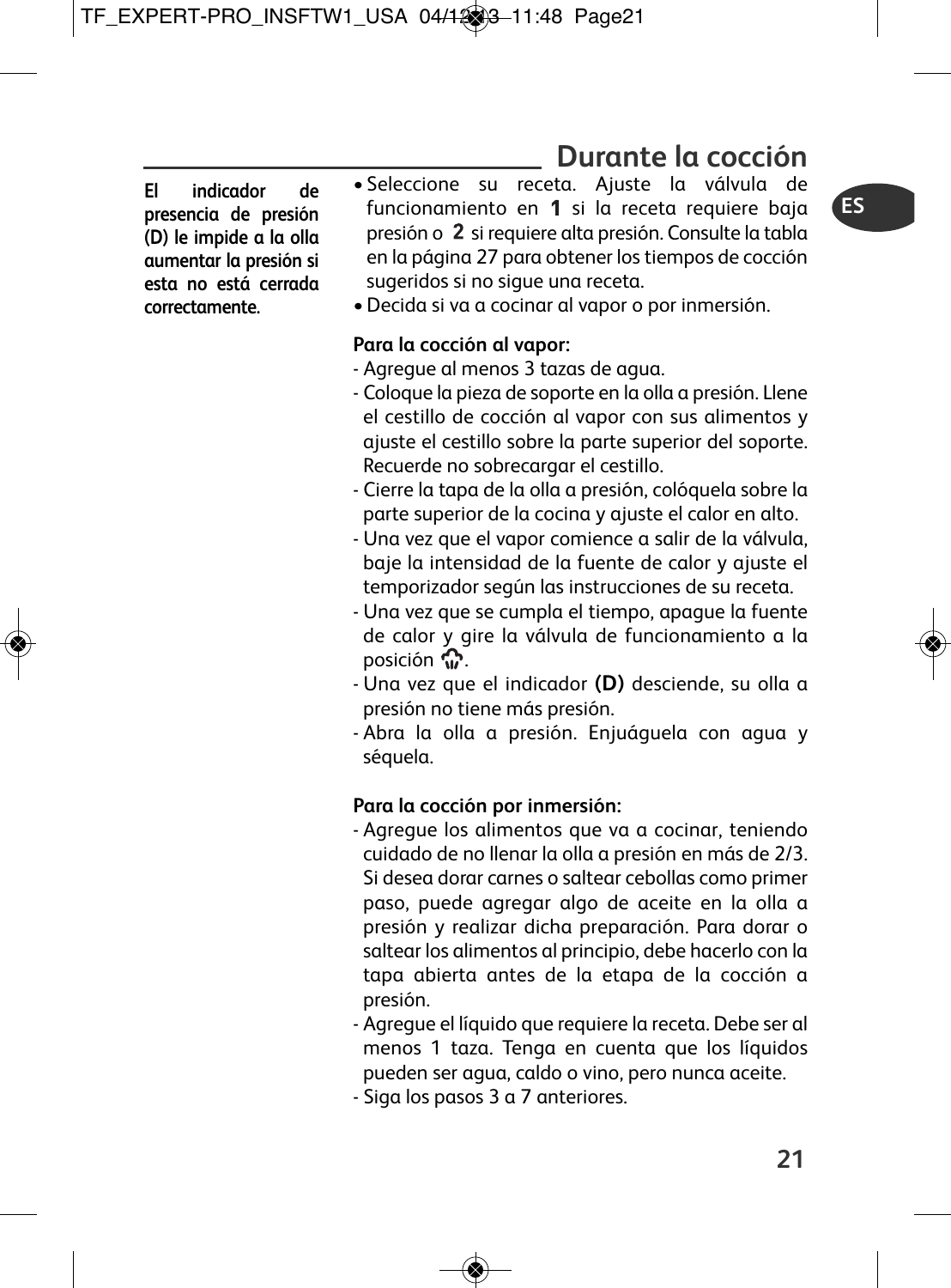# **Fin de la cocción**

## **Para liberar el vapor:**

- •Una vez que la fuente de calor esté apagada, tiene dos posibilidades:
- •**Descompresión lenta:** gire la válvula de funcionamiento **(A)** hasta la posición  $\mathbb{C}$ . Cuando el indicador de presencia de presión **(D)** baje: su olla ya no tiene presión.
- •**Descompresión rápida:** coloque la olla debajo de un grifo de agua fría. Cuando el indicador de presencia de presión **(D)** baje: la olla ya no tiene presión. Gire la válvula de funcionamiento **(A)** hasta  $\ln$  posición  $\mathbb{C}$ .
- Puede abrirla.

**El indicador de presencia de presión (D) impide la apertura de la olla si esta se encuentra todavía bajo presión.**

**Si durante la descompresión, observa salpicaduras anormales: coloque el selector en posición y descomprima lentamente, asegurándose que ya no salpica.**

# **Limpieza y Mantenimiento**

**Limpieza de la olla**

#### **El ennegrecimiento y las ralladuras que pueden aparecer después de una larga utilización no suponen ningún inconveniente.**

**Puede meter la cuba <sup>y</sup> el cestillo al lavavajillas.**

**No introduzca la tapa en el lavavajil- las.**

Para el buen funcionamiento del aparato, por favor, respete estas recomendaciones de limpieza y mantenimiento después de cada uso.

- Lave la olla después de cada utilización con agua tibia y un detergente para vajillas. Repita la operación para el cestillo.
- •No utilice productos con lejía.
- •No ponga a calentar la cuba cuando esté vacía.

### **Para limpiar el interior de la cuba:**

- Lave con estropajo y detergente para vajillas.
- Si el interior de la cuba de acero inoxidable presenta reflejos irisados, límpielo con vinagre.

## **Para limpiar el exterior de la cuba:**

- Lave con una esponja y producto lavavajillas.
- **Para limpiar la tapa:**
- Lave la tapa con un chorro de agua tibia con una esponja y producto lavavajillas.

## **Para limpiar la junta de la tapa:**

•Después de cada cocción, limpie la junta **(I)** y su compartimento.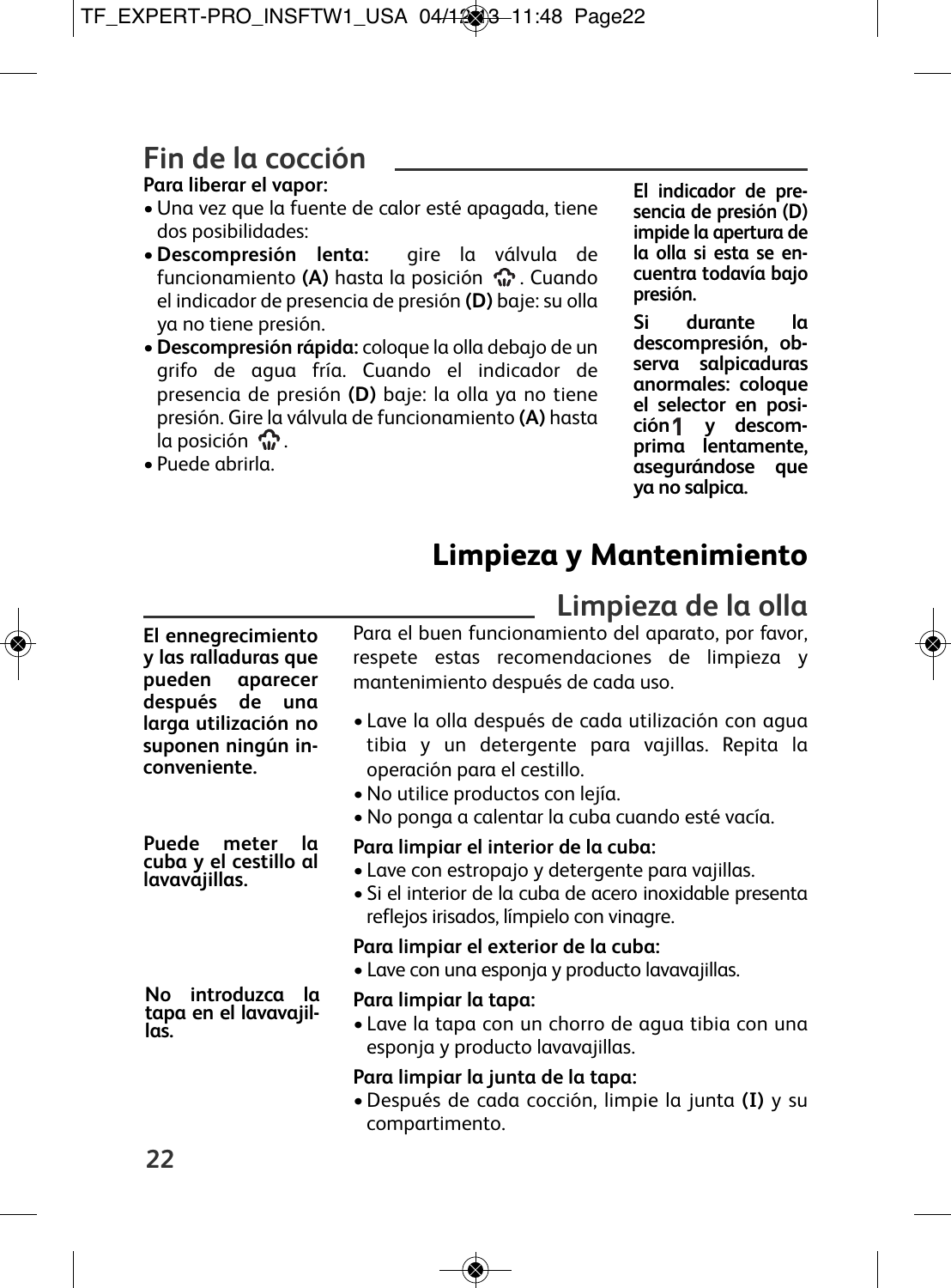**ES**

Para conservar por<br>más tiempo las cualidades de la olla: no<br>ponga a calentar la<br>cuaba cuando está<br>vacía

**Nunca utilice obje- tos cortantes <sup>o</sup> puntiagudos para realizar esta opera- ción.**

Es necesario revisar<br>la olla en un Servicio Técnico Autorizado<br>T-fal después<br>de 10 años de utili-<br>zación

• Para volver a colocar la junta, observe los dibujos - Fig 9 - 10

### **Para limpiar la válvula de funcionamiento (A):**

- Retire la válvula de funcionamiento **(A)**: ver párrafo "Utilización de la válvula de funcionamiento".
- Limpie la válvula de funcionamiento **(A)** debajo del chorro de agua del grifo - Fig 11

## **Para limpiar el conducto de la válvula de funcionamiento situada dentro de la tapa:**

- Retire la válvula **(A)**.
- Controle a la luz del día que el conducto de evacuación del vapor está desatascado y redondo. Si fuera necesario, límpielo con un palillo de dientes - Fig 8

## **Para limpiar la válvula de seguridad (C):**

- Limpie la parte de la válvula de seguridad situada dentro de la tapa, pasándola por agua.
- Compruebe que el funcionamiento es correcto, presionando ligeramente sobre la válvula que debe hundirse sin dificultad - Fig 12

## **Para cambiar la junta de la olla:**

- Cambie la junta de la olla todos los años.
- Cambie la junta de la olla si presentara algún corte.
- •Utilice siempre una junta original T-fal, adecuada a su modelo.

## **Para guardar la olla:**

- •Déle la vuelta a la tapa sobre la cuba.
- •Nota: la aparición de manchas en el fondo interno de la cuba, no altera en nada la calidad del metal. Se trata de depósitos calcáreos. Para eliminarlos, puede utilizar un estropajo con un poco de vinagre diluido.

# **Seguridad**

La olla a presión está equipada con varios sistemas de seguridad:

- S**istema de seguridad para el cierre:**
	- Si el aparato no está correctamente cerrado, el indicador de presencia de presión **(D)** no puede subir y por lo tanto la olla no puede tener presión.
- **Sistema de seguridad para la apertura:**
	- Si la olla está bajo presión, el botón de apertura no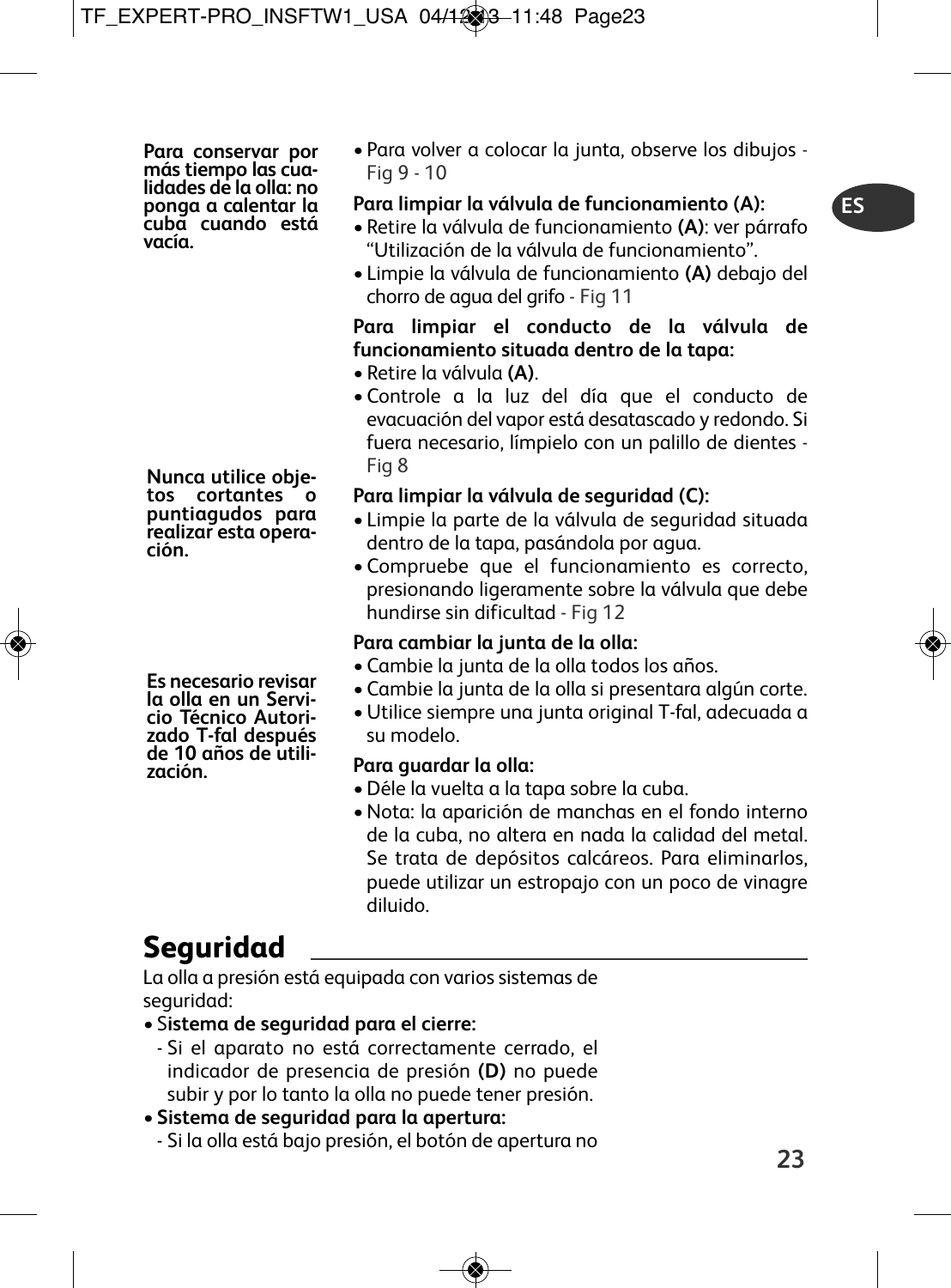puede accionarse. Nunca abra la olla a la fuerza. Sobre todo, no fuerce el indicador de presencia de presión. Asegúrese que la presión interior ha disminuido.

- •**Dos sistemas de seguridad para el exceso de presión:**
	- Primer sistema: la válvula de seguridad **(C)** libera la presión y el vaporsale horizontalmente por encima de la tapa - Fig 13
	- Segundo sistema: la junta **(I)** deja salir el vapor verticalmente por el borde de la tapa - Fig 14

Si uno de los sistemas de seguridad par el exceso de presión se activa:

- Apague la fuente de calor.
- •Deje enfriar por completo la olla.
- Abra.
- Compruebe y limpie la válvula de funcionamiento **(A)**, el conducto de evacuación de vapor **(B)**, la válvula de seguridad **(C)** y la junta **(I)**.

## **Recomendaciones de uso**

- **1 - El vapor está muy caliente cuando sale por la válvula de funcionamiento.**
- **2 - Cuando el indicador de presencia de presión suba, ya no puede abrir la olla.**
- **3 - Como para cualquier aparato de cocción, realice una estrecha vigilancia si utiliza la olla cerca de niños.**
- **4 - Atención al chorro de vapor.**
- **5 - Para desplazar la olla, utilice las asas de la cuba**
- **6 - No almacene alimentos en la olla.**
- **7 - Nunca utilice lejía o productos clorados que pudieran alterar la calidad del acero inoxidable.**
- **8 - No introduzca la tapa en el lavavajillas. No deje la tapa en remojo.**
- **9 - Cambie la junta todos los años.**
- **10 - La limpieza de la olla debe realizarse en frío y con el aparato vacío.**
- **11 - Debe revisar la olla en un Servicio Técnico Autorizado T-fal después de 10 años de utilización.**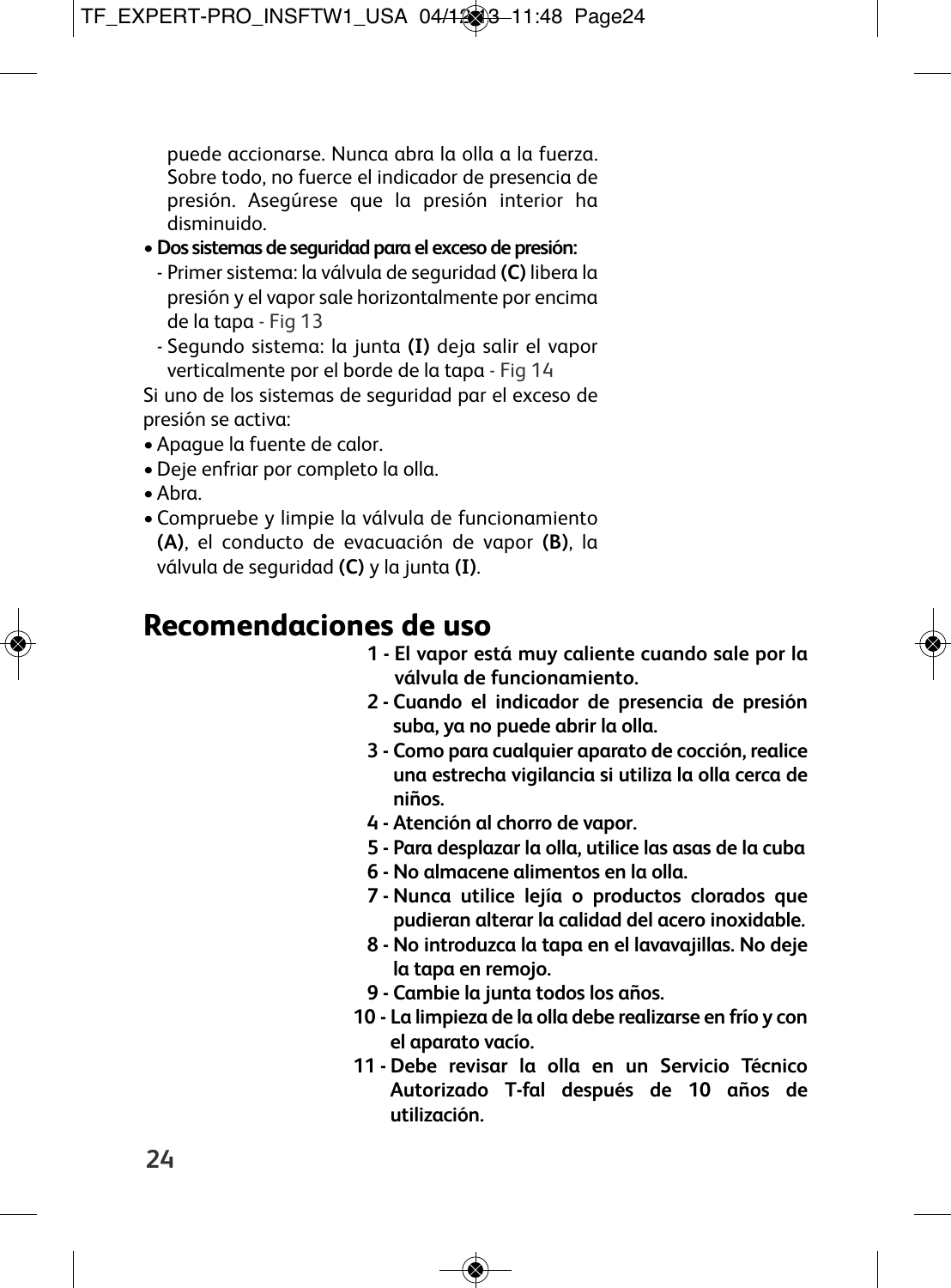## **Marcados o etiquetajes reglamentarios**

| Marcado                                                                                              | Localización                   |
|------------------------------------------------------------------------------------------------------|--------------------------------|
| Identificación del fabricante o marca<br>comercial                                                   | Asa de la tapa                 |
| Año y lote de fabricación                                                                            | Dentro de la tapa              |
| Referencia modelo<br>Presión de funcionamiento (PF)<br>Presión máxima de seguridad (PS)<br>Capacidad | En el fondo externo de la cuba |

**ES**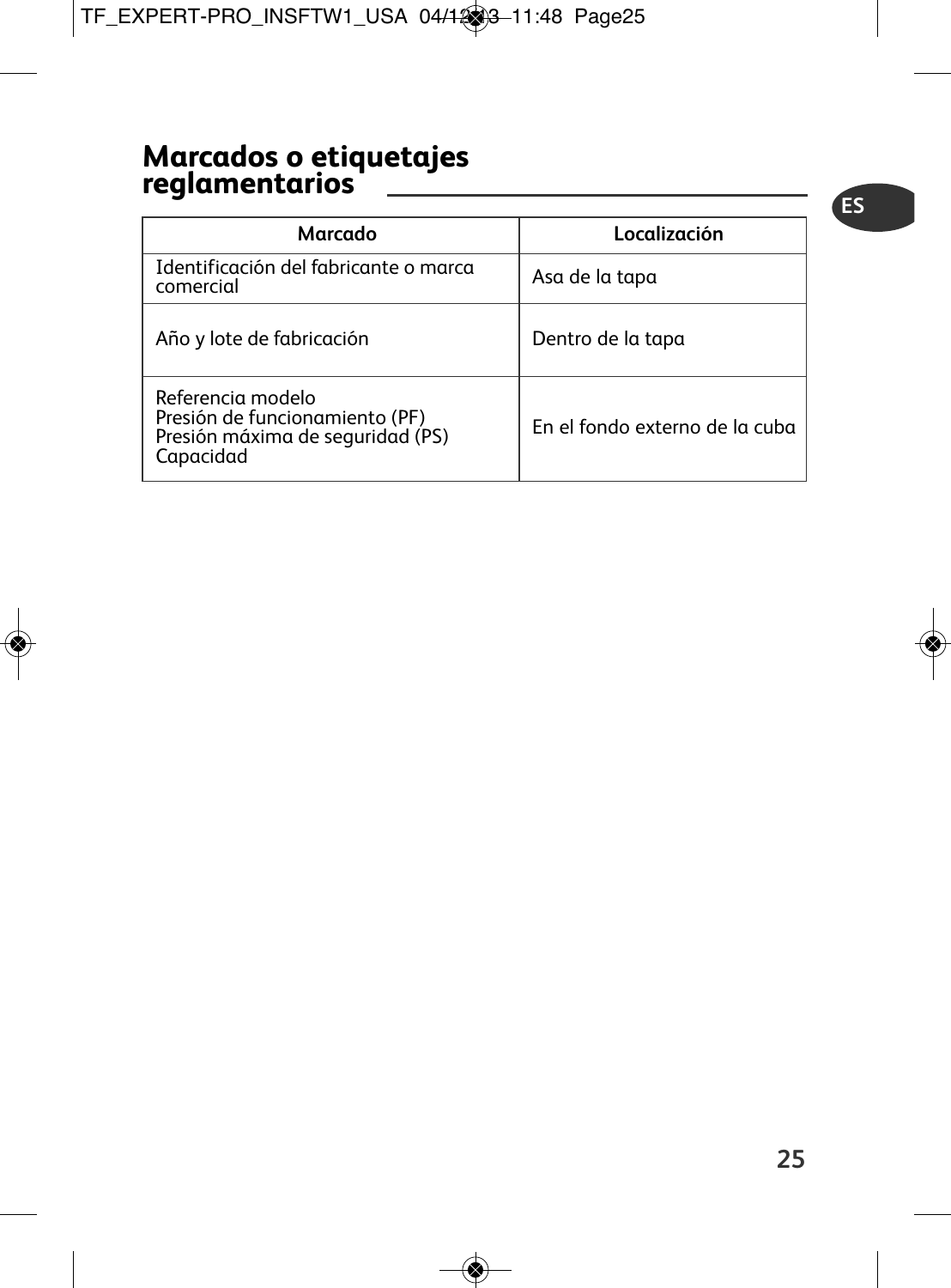# **T-fal responde a sus preguntas**

| Problemas                                                                                                            | Recomendaciones                                                                                                                                                                                                                                                                                                                                                                                                                                                     |
|----------------------------------------------------------------------------------------------------------------------|---------------------------------------------------------------------------------------------------------------------------------------------------------------------------------------------------------------------------------------------------------------------------------------------------------------------------------------------------------------------------------------------------------------------------------------------------------------------|
| tado a<br>presión<br>sinl<br>líquido dentro:                                                                         | Si la olla se ha calen-e Lleve la olla a revisar a un Servicio Técnico<br>Autorizado T-fal.                                                                                                                                                                                                                                                                                                                                                                         |
| Si el indicador de pre-<br>sencia de presión no ha<br>subido y no sale nada<br>por la válvula durante la<br>cocción: | · Esto en normal durante los primeros minutos.<br>· Si el fenómeno continua, compruebe que:<br>- La fuente de calor es bastante fuerte, si no auméntela.<br>- La cantidad de líquido en la cuba es suficiente.<br>- La válvula de funcionamiento está colocada en la po-<br>sición $1$ ó $2$ .<br>- La olla está bien cerrada y el botón de apertura (E)<br>está en la posición $\uparrow \rightarrow$ .<br>- La junta o el borde de la cuba no están deteriorados. |
| sencia de presión ha su-<br>bido y no sale nada por<br>la válvula durante la<br>cocción:                             | Si el indicador de pre- $\cdot$ Esto es normal durante los primeros minutos.<br>· Si el fenómeno continúa, Pase el aparato por aqua<br>fría. A continuación, abra.<br>· Limpie la válvula de funcionamiento y el conducto<br>de la válvula de funcionamiento - Fig 8 y com-<br>pruebe que la válvula de seguridad se hunde sin di-<br>ficultad - Fig 12                                                                                                             |
| Si el vapor se escapa al-<br>rededor de la tapa, com-<br>pruebe:                                                     | $\cdot$ Si la tapa está cerrada correctamente y el botón de<br>apertura (E) está en la posición $\uparrow \exists^{-}$ .<br>· La posición de la junta de la tapa.<br>· El buen estado de la junta, si fuera necesario, cámbiela.<br>• La limpieza de la tapa, de la junta y de su compar-<br>timento en la tapa, de la válvula de seguridad y de<br>la válvula de funcionamiento.<br>• El buen estado del borde de la cuba.                                         |
| mentos en la olla:                                                                                                   | Si se han quemado ali- · Deje la cuba en remojo durante algún tiempo antes<br>de lavarla.<br>· Nunca utilice productos clorados.                                                                                                                                                                                                                                                                                                                                    |
| Si no puede abrir<br>tapa:                                                                                           | la • Compruebe que el indicador de presencia de pre-<br>sión está abajo.<br>· Si no: descomprima, si fuera necesario, enfríe la olla<br>bajo un chorro de aqua fría.                                                                                                                                                                                                                                                                                                |
| Si los alimentos no se · El tiempo de cocción.<br>han cocido o si se han<br>quemado, compruebe:                      | · La potencia de la fuente de calor.<br>· Si la posición de la válvula de funcionamiento es cor-<br>recta.<br>• La cantidad de líquido.                                                                                                                                                                                                                                                                                                                             |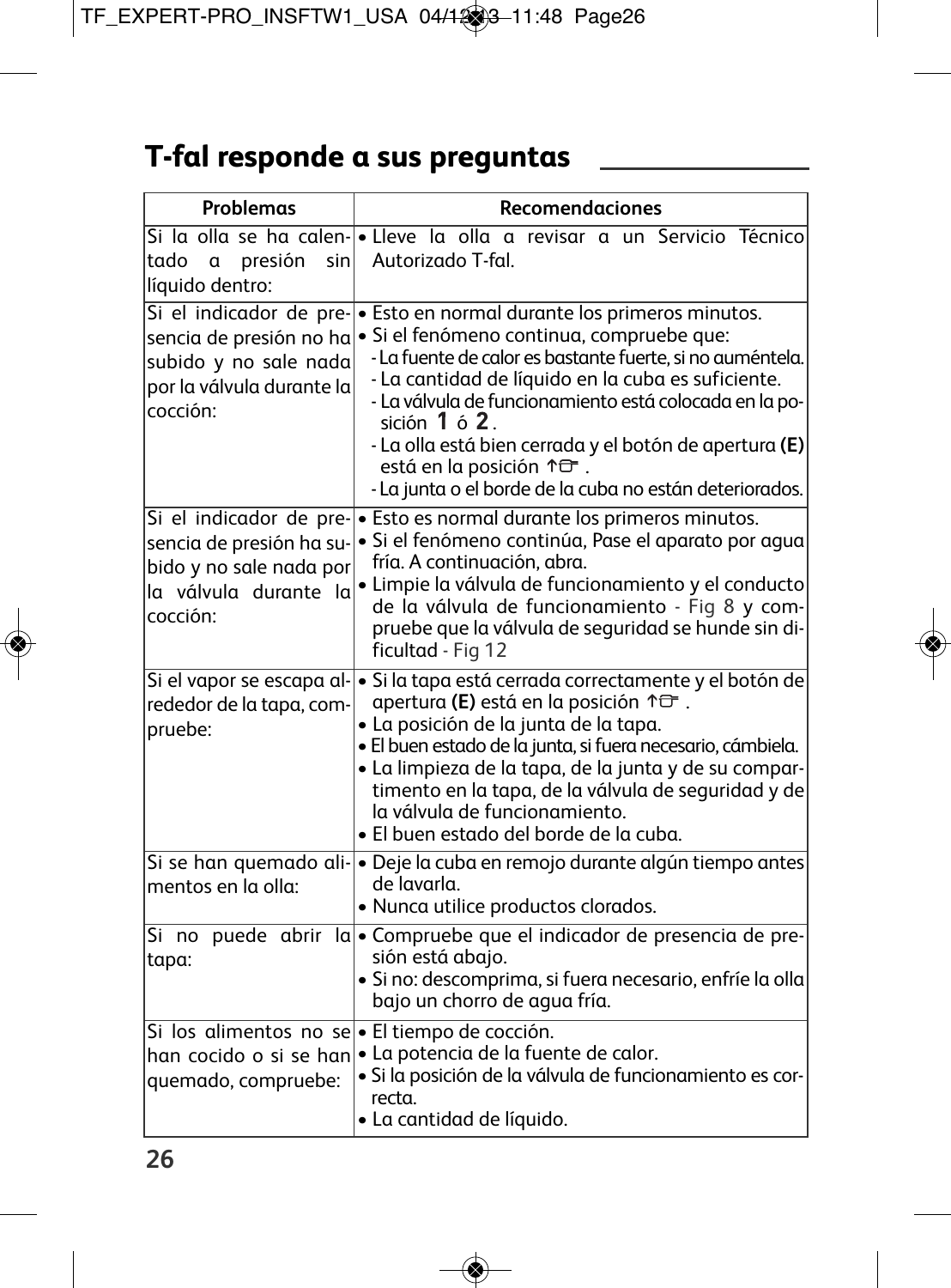## **Tabla de los tiempos de cocción Verduras**

|                    |             | Cocción     | <b>FRESCOS</b>       | <b>CONGELADOS</b><br>Posición de la válvula Posición de la válvula<br>7 |
|--------------------|-------------|-------------|----------------------|-------------------------------------------------------------------------|
| Alcachofas         |             | - Vapor     | $14$ min.            |                                                                         |
|                    |             | - inmersión | $\overline{12}$ min. |                                                                         |
| Apio               |             | - Vapor     | $5 \text{ min}$ .    |                                                                         |
|                    |             | - inmersión | 8 min.               |                                                                         |
| Arroz (legumbre)   |             | - inmersión | 6 min.               |                                                                         |
| <b>Brócoli</b>     |             | - Vapor     | $3$ min.             | $\overline{3}$ min.                                                     |
| Calabacines        |             | - Vapor     | 5 min.               | 7 min                                                                   |
|                    |             | - inmersión | 2 min.               |                                                                         |
| Calabaza (puré)    |             | - inmersión | 6 min.               |                                                                         |
| Champiñones        | Laminados I | - Vapor     | 1 min.               | 4 min.                                                                  |
|                    | enteros     | - inmersión | $1\%$ min.           |                                                                         |
| Coles de Bruselas  |             | - Vapor     | $5 \text{ min}$ .    | 4 min. - inmersión                                                      |
| Coliflor           |             | - inmersión | $3$ min.             | 4 min.                                                                  |
| <b>Endivias</b>    |             | - Vapor     | $10$ min.            |                                                                         |
| Espárragos         |             | - inmersión | 4 min.               |                                                                         |
| Espinacas          |             | - Vapor     | 4 min.               | $6 \text{ min}$ .                                                       |
|                    |             | - inmersión | $3$ min.             |                                                                         |
| Guisantes          |             | - Vapor     | $1\%$ min.           | 4 min                                                                   |
| Judías semi secas  |             | - inmersión | $16$ min.            |                                                                         |
| Judías verdes      |             | - Vapor     | $6$ min.             | 7 min.                                                                  |
| <b>Nabos</b>       |             | - Vapor     | 5 min.               |                                                                         |
|                    |             | - inmersión | $\overline{5}$ min.  |                                                                         |
| Patatas en cuartos |             | - Vapor     | $10$ min.            |                                                                         |
|                    |             | - inmersión | $5$ min.             |                                                                         |
| Puerros rodajas    |             | - Vapor     | $2\frac{1}{2}$ min.  |                                                                         |
| Remolacha          |             | - Vapor     | $16 - 24$ min.       |                                                                         |
| Repollo            | Laminado    | - Vapor     | $5$ min.             |                                                                         |
|                    | deshojado   | - Vapor     | 5 min.               |                                                                         |
| Zanahorias         | Rodajas     | - Vapor     | $\overline{5}$ min.  | 4 min.                                                                  |

vapor <sup>=</sup> alimento en el cestillo inmersión <sup>=</sup> alimento en el agua

## **Carne - Pescado**

|                            | <b>FRESCOS</b><br>Posición de la válvula 2 | <b>CONGELADOS</b><br>Posición de la válvula 2 |
|----------------------------|--------------------------------------------|-----------------------------------------------|
| Atún (4 filetes 1.5 lbs)   | 5 min                                      | 7 min.                                        |
| Cerdo (rollo 2 lbs)        | $20 \text{ min}$                           | $36 \text{ min}$                              |
| Cordero (pierna 2.8 lbs)   | $20 \text{ min}$                           | $28 \text{ min}$                              |
| Pollo (entero 2.6 lbs)     | $16 \text{ min}$                           | 36 min.                                       |
| Rape (filetes 1.5 lbs)     | 4 min                                      | $5$ min.                                      |
| Salmón (4 rodajas 1.5 lbs) | 5 min                                      | 6 min.                                        |
| Ternera (2 lbs)            | 8 min                                      | $23$ min                                      |